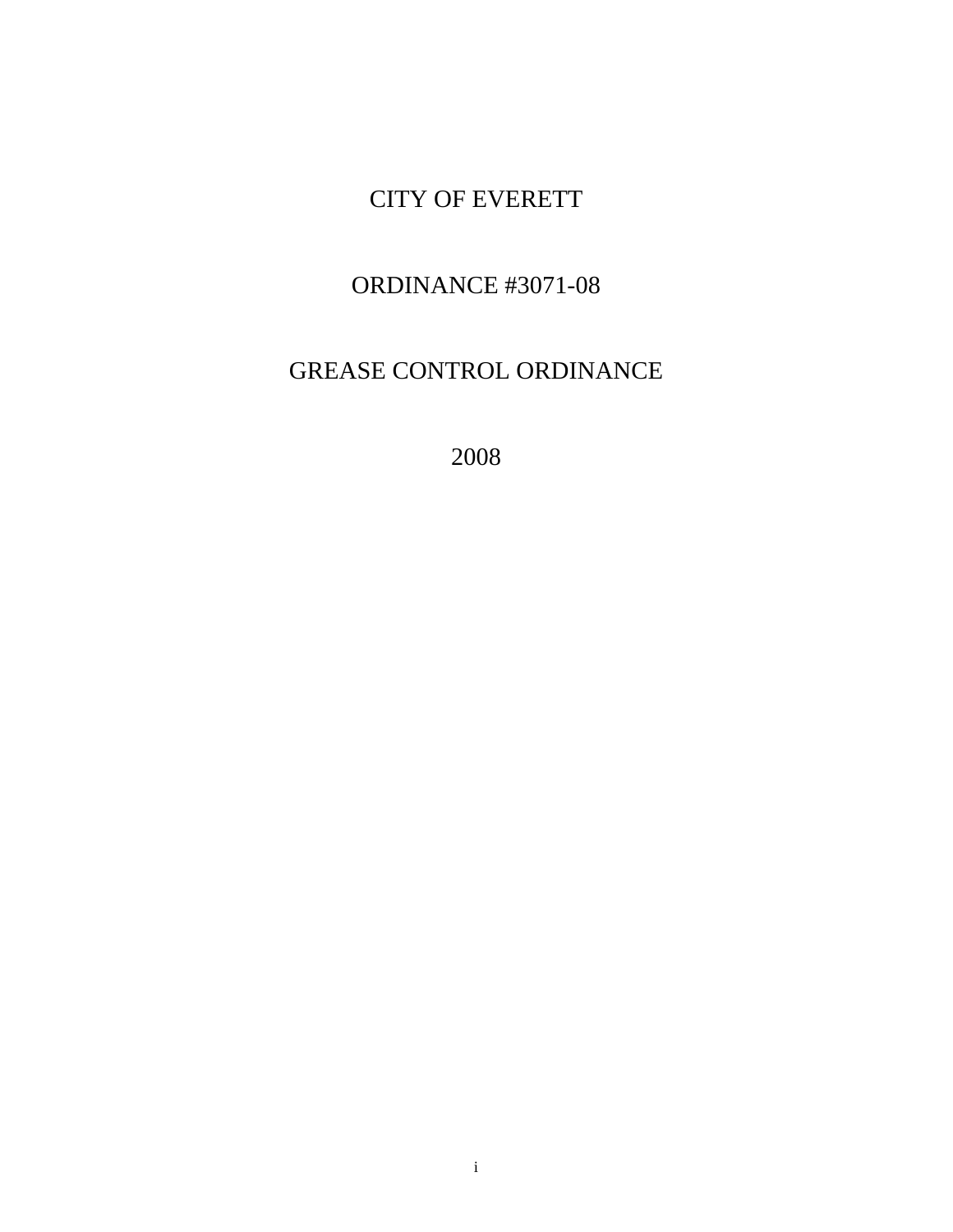| 1.1 |  |  |  |  |
|-----|--|--|--|--|
| 1.2 |  |  |  |  |
| 1.3 |  |  |  |  |
| 1.4 |  |  |  |  |
|     |  |  |  |  |
| 2.1 |  |  |  |  |
| 2.2 |  |  |  |  |
| 2.3 |  |  |  |  |
| 2.4 |  |  |  |  |
| 2.5 |  |  |  |  |
| 2.6 |  |  |  |  |
| 2.7 |  |  |  |  |
| 2.8 |  |  |  |  |
|     |  |  |  |  |
| 3.1 |  |  |  |  |
| 3.2 |  |  |  |  |
| 3.3 |  |  |  |  |
| 3.4 |  |  |  |  |
| 3.5 |  |  |  |  |
| 3.6 |  |  |  |  |
| 3.7 |  |  |  |  |
|     |  |  |  |  |
| 4.1 |  |  |  |  |
| 4.2 |  |  |  |  |
|     |  |  |  |  |
|     |  |  |  |  |
| 6.1 |  |  |  |  |
| 6.2 |  |  |  |  |
| 6.3 |  |  |  |  |
| 6.4 |  |  |  |  |
| 6.5 |  |  |  |  |
| 6.6 |  |  |  |  |
| 6.7 |  |  |  |  |
| 6.8 |  |  |  |  |
| 6.9 |  |  |  |  |
|     |  |  |  |  |
| 7.1 |  |  |  |  |
| 7.2 |  |  |  |  |
|     |  |  |  |  |
| 7.3 |  |  |  |  |
| 7.4 |  |  |  |  |
|     |  |  |  |  |
| 8.1 |  |  |  |  |
| 8.2 |  |  |  |  |
| 8.3 |  |  |  |  |
| 8.4 |  |  |  |  |
| 8.5 |  |  |  |  |
| 8.6 |  |  |  |  |
|     |  |  |  |  |
| 9.1 |  |  |  |  |
| 9.2 |  |  |  |  |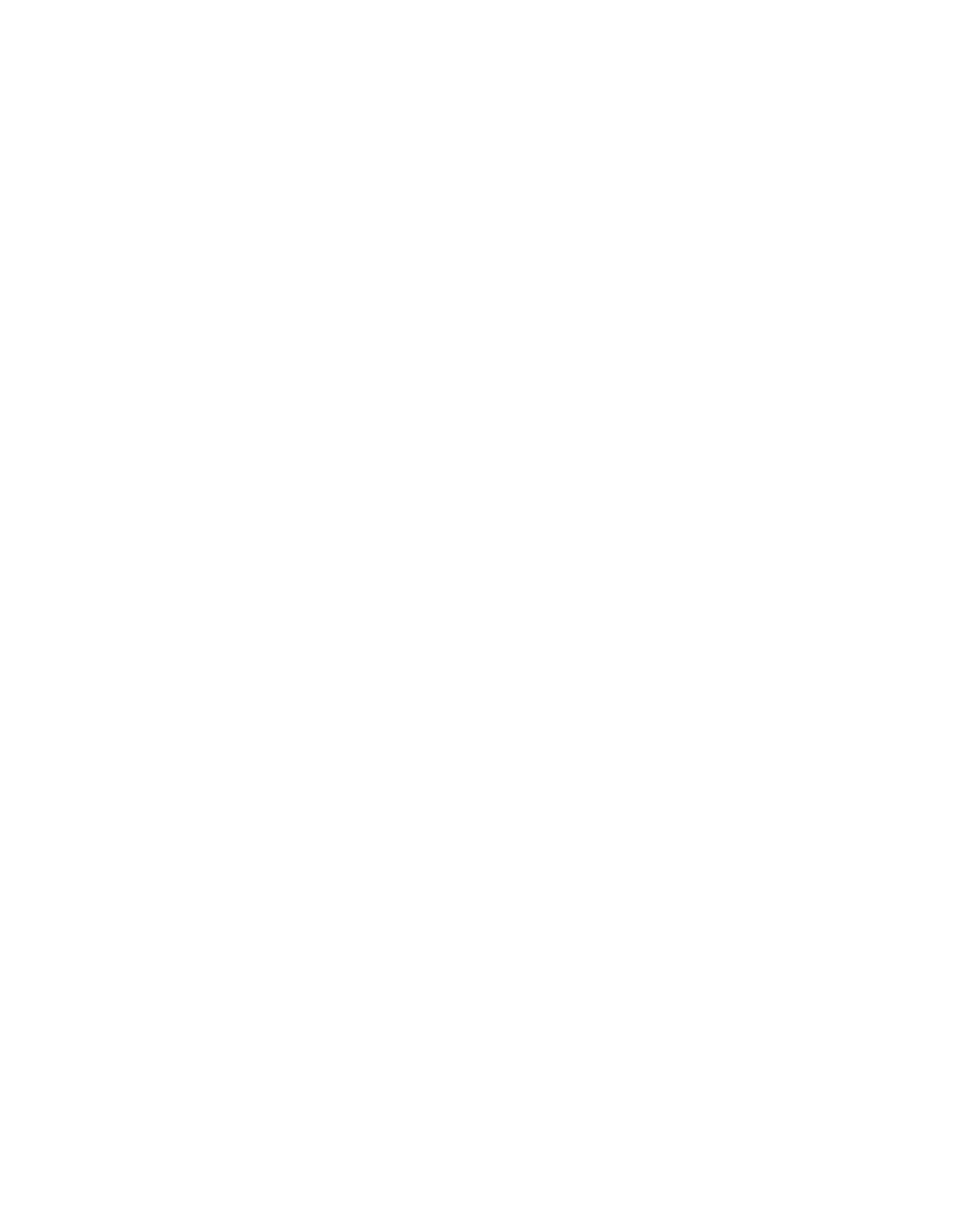#### **ORDINANCE NO. 3071-08**

<span id="page-4-0"></span>AN ORDINANCE relating to uniform requirements for users of the Publicly Owned Treatment Works (POTW) for the City of Everett, adding a new chapter to Everett Municipal Code Title 14, Water and Sewers, and repealing section 2.8 B. of Ordinance 2034-95 (EMC 14.40.120) as amended by Ordinance 2247-97, section 2 (EMC 14.40.120) which may be referred to as the "Grease Control Ordinance".

WHEREAS, the City of Everett City Council deems it necessary to set forth uniform requirements for certain users of the POTW as identified herein in order to comply with all applicable State and Federal laws and regulations and prevent sanitary sewer and combined sewer overflows; and

WHEREAS, the City's wastewater pretreatment regulations relating to dischargers of wastewater containing fats, oils and greases were last amended in 1997 and are no longer consistent with federal regulations; and

WHEREAS, Washington State's Department of Ecology and the United States Environmental Protection Agency have reviewed and approved the requirements for dischargers of fats, oils and greases contained in this Ordinance;

#### **NOW, THEREFORE, THE CITY OF EVERETT DOES ORDAIN:**

## **SECTION 1 - GENERAL PROVISIONS**

#### *1.1 Purpose and Policy*

 This ordinance sets forth uniform requirements for Food Service Establishments (FSEs) and Non-FSE FOG Dischargers (NFDs), collectively Fats, Oils and Greases (FOG) dischargers, that discharge wastewater to the City of Everett Publicly Owned Treatment Works (POTW). The objectives of this ordinance are:

- A. To prevent the introduction of pollutants into the POTW by FOG dischargers that will interfere with the operation of the POTW;
- B. To prevent the introduction of pollutants into the POTW by FOG dischargers that will cause Combined Sewer Overflows (CSOs) or Sanitary Sewer Overflows (SSOs);
- C. To protect the environment from pollution caused by CSOs and SSOs;
- D. To adequately regulate the sale and use of additives added to Grease Removal Systems (GRSs).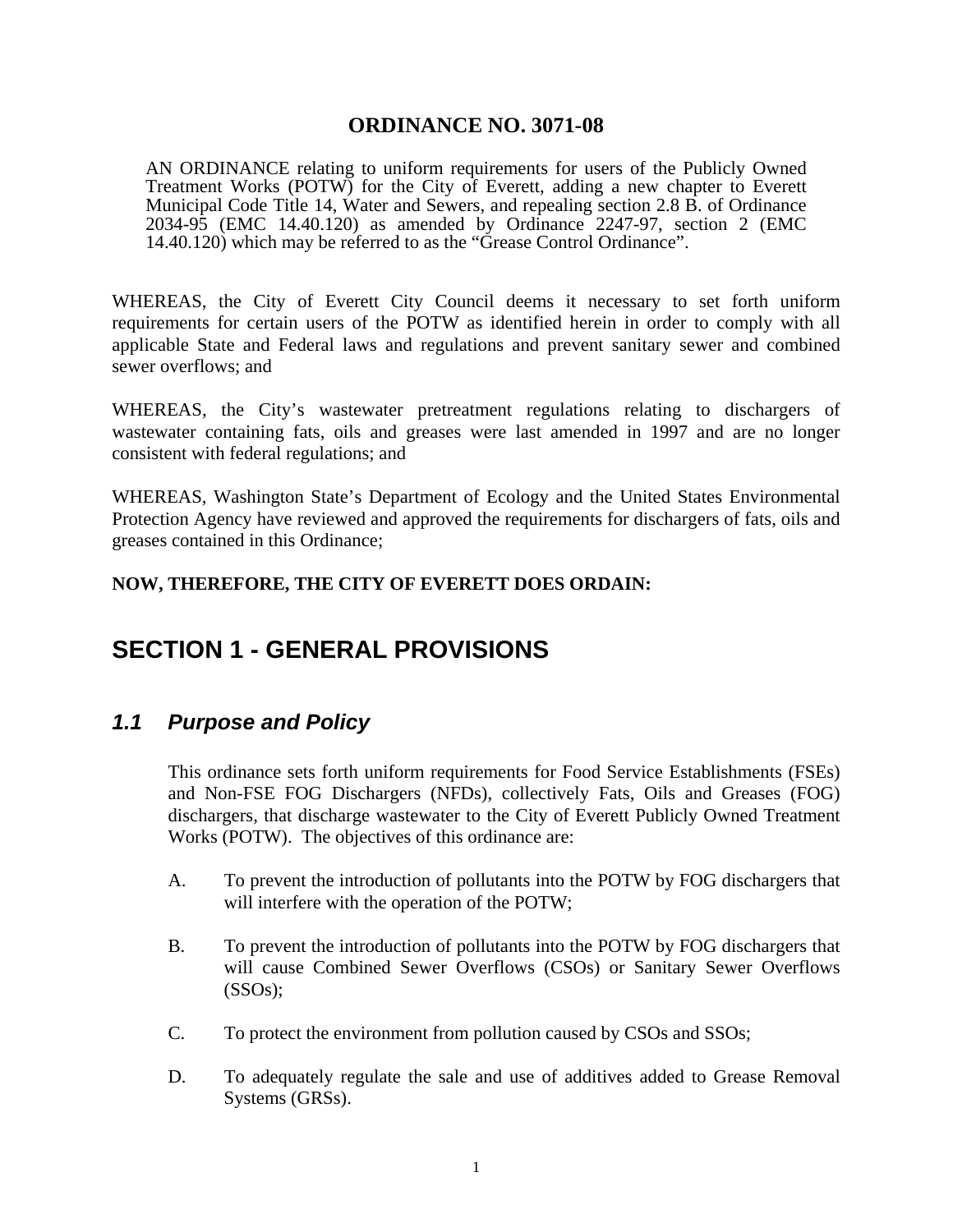<span id="page-5-0"></span> This ordinance shall apply to all non-residential users as defined herein as FSEs or NFDs, except those defined as Significant Industrial Users under 40CFR403, that discharge or may discharge excess Fats, Oils and Greases (FOG) to the POTW. The ordinance authorizes inspection and regulation of these users; authorizes monitoring, compliance, and enforcement activities; establishes administrative review procedures; requires user record keeping; provides for the issuance of control mechanisms if deemed necessary by the Director; and provides for the setting of fees for the equitable distribution of costs resulting from the program established herein if deemed necessary by the Director.

#### *1.2 Administration*

 Except as otherwise provided herein, the Director shall administer, implement, and enforce the provisions of this ordinance. Any powers granted to or duties imposed upon the Director may be delegated by the Director to other City of Everett personnel. The Director may create administrative guidelines to implement the provisions of this ordinance.

#### *1.3 Definitions*

 Unless a provision explicitly states otherwise, the following terms and phrases, as used in this ordinance, shall have the meanings hereinafter designated.

- A. Accessible. Accessible, when applied to required pretreatment monitoring or treatment equipment, shall mean direct access without the necessity of removing any panel, door, vehicle, equipment, materials, or other similar obstruction.
- B. Additive. Any material, in any physical form, put into a Grease Removal System (GRS) or any drain lines or appurtenances discharging to a GRS intended in any way to modify the operation of the GRS.
- C. Administrative Penalty (fine). A punitive monetary charge unrelated to treatment cost, which is assessed by the Director rather than a court.
- D. Approval Authority. The state of Washington Department of Ecology.
- E. Authorized Representative of the User.
	- (1) If the user is a corporation:
		- (a) The president, secretary, treasurer, or a vice-president of the corporation in charge of a principal business function, or any other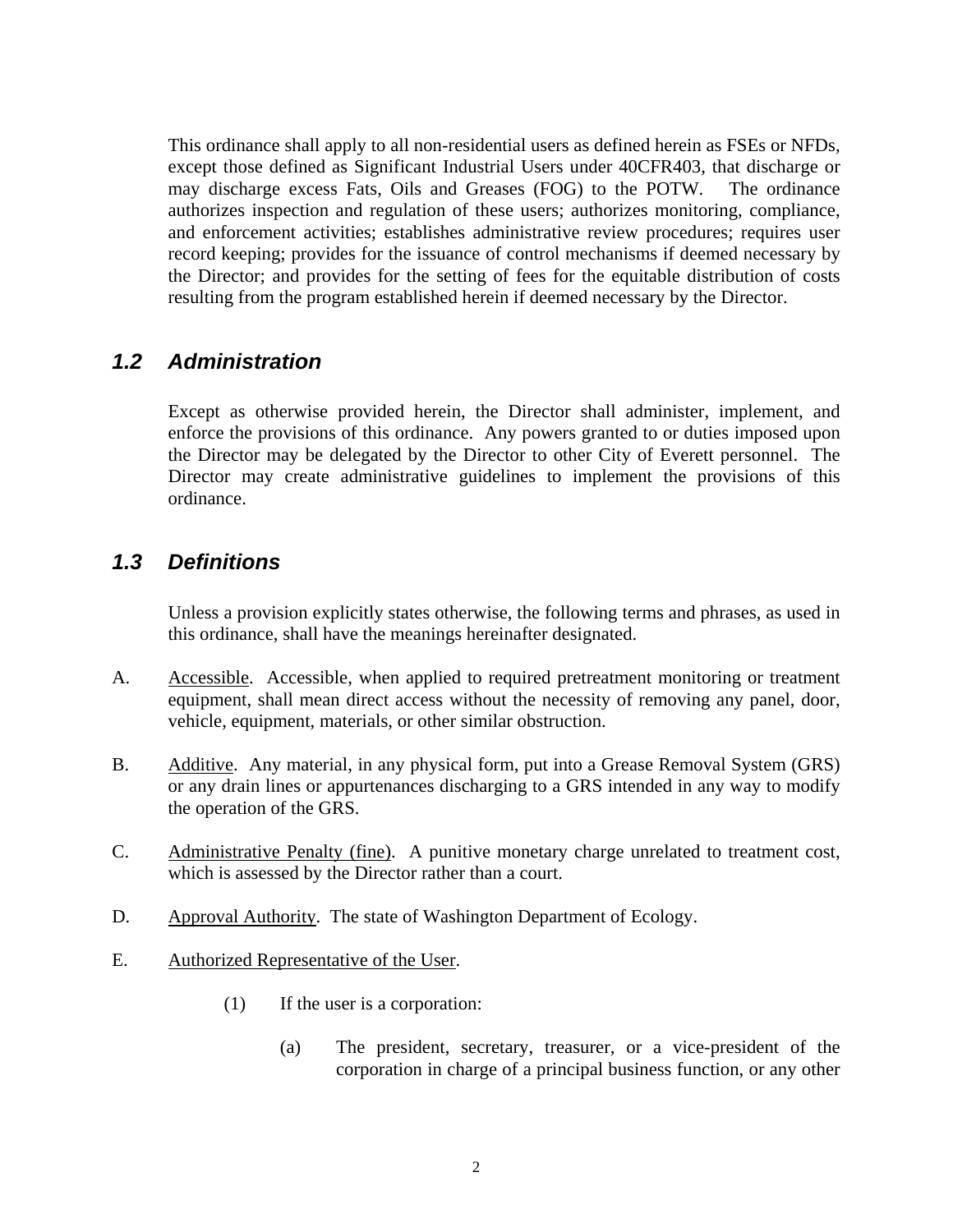person who performs similar policy or decision-making functions for the corporation; or

- (b) The manager of one or more facilities, provided the manager is authorized to make management decisions which govern the operation of the regulated facility; initiate and direct measures to assure long-term compliance with environmental laws and regulations; can ensure that the necessary systems are established or actions taken to gather complete and accurate information for required reports; and where authority to sign documents has been assigned or delegated to the manager in accordance with corporate procedures;
- (2) If the user is a partnership or sole proprietorship: a general partner or proprietor, respectively;
- (3) If the user is a Federal, State, or local governmental facility: a director or highest official appointed or designated to oversee the operation and performance of the activities of the government facility, or his/her authorized designee.
- (4) The individuals described in paragraphs 1 through 3 above may designate another authorized representative if the authorization is in writing, the authorization specifies the individual or position responsible for the overall operation of the facility from which the discharge originates or having overall responsibility for environmental matters for the company, and the written authorization is submitted to the City.
- F. Automatic Grease Removal System (AGRS) A GRS that has provision to automatically remove separated FOG and/or settled solids from the tank and collect them for disposal.
- G. Best Management Practices (BMPs). means schedules of activities, prohibitions of practices, maintenance procedures, and other management practices to prevent or reduce the pollution of "waters of the United States." BMPs also include treatment requirements, operating procedures, and practices to control plant site runoff, spillage or leaks, sludge or waste disposal, or drainage from raw material storage.
- H. Biochemical Oxygen Demand (BOD). The quantity of oxygen utilized in the biochemical oxidation of organic matter amenable to measurement by the methods described in Standard Methods for the examination of Water and Wastewater, latest approved edition or other methods approved by 40CFR136.
- I. Chemical Oxygen Demand (COD).A measure of the oxygen consuming capacity of inorganic and organic matter present in wastewater amenable to measurement by the methods described in Standard Methods for the examination of Water and Wastewater,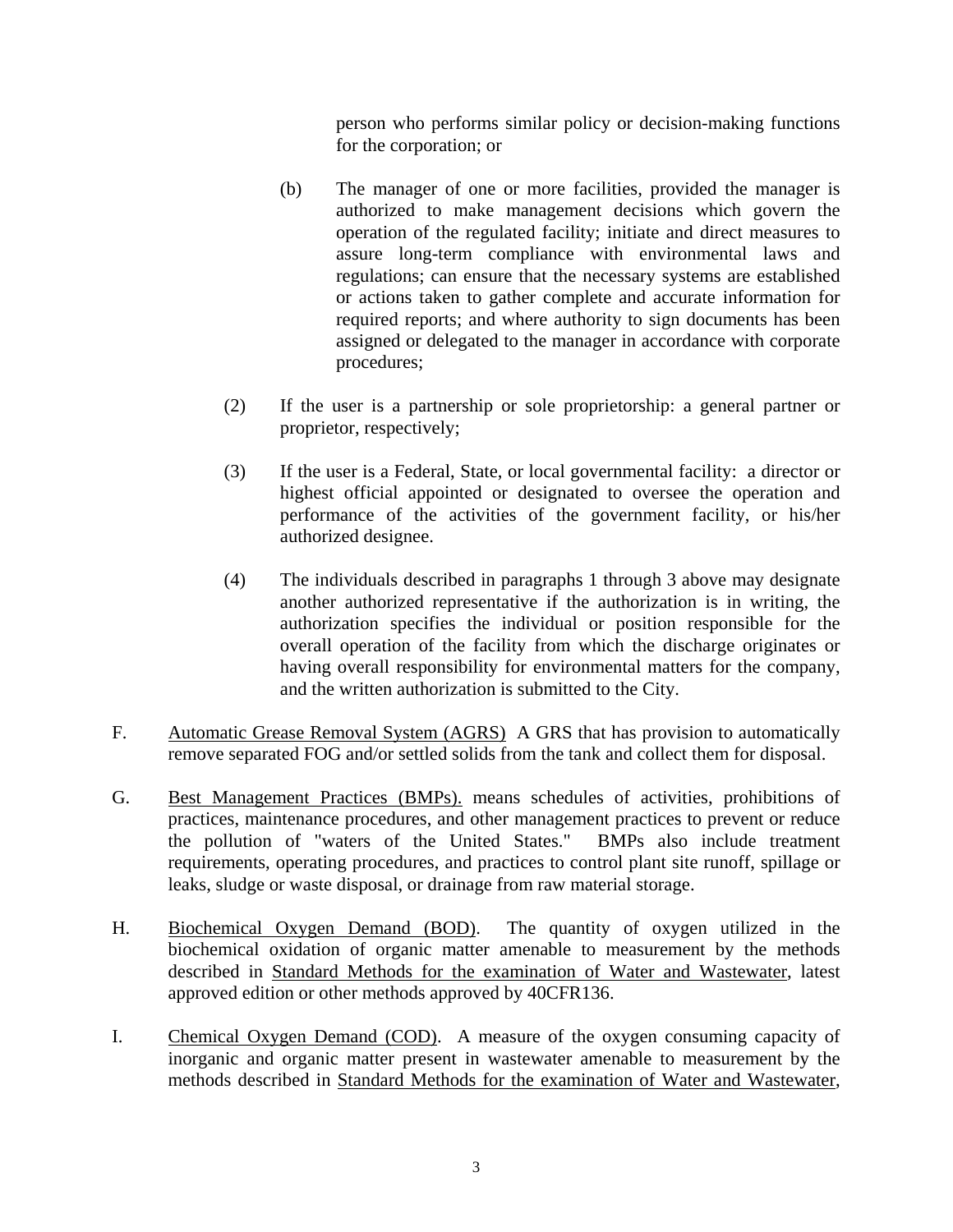latest approved edition or other methods approved by 40CFR136. COD is expressed as the amount of oxygen consumed from a chemical oxidant in mg/L during a specific test.

- J. City. The City of Everett, Washington.
- K. Combined Sewer Overflow (CSO). Any unplanned discharge from the combined sewer system.
- L. Composite Sample. The sample resulting from the combination of individual wastewater samples taken at selected intervals based on an increment of either flow or time.
- M. Day. Day shall be defined as a calendar day.
- N. Director. The Director of the City of Everett Public Works Department, or his duly authorized representative.
- O. Discharge Authorization. A waste water discharge permit authorizing users to discharge wastewater to the Everett POTW. These permits are for users requiring a control mechanism.
- P. Domestic Sewage. Domestic sewage means the liquid and water borne wastes derived from ordinary living processes, free from industrial wastes, and of such character to permit satisfactory disposal, without special treatment, into the POTW.
- Q. Domestic User (Residential User). Any person who contributes, causes, or allows the contribution of wastewater into the City POTW that is of a similar volume and/or chemical make-up as that of a residential dwelling unit. Discharges from a residential dwelling unit typically include up to 100 gallons per capita per day at 250 mg/L of BOD and TSS.
- R. Environmental Protection Agency (EPA). The US Environmental Protection Agency or, where appropriate, the Regional Water Management Division Director, or other duly authorized official of said agency.
- S. Existing User. An "existing user" is defined as any user which is discharging wastewater prior to the effective date of this ordinance.
- T. Fats, Oils and Grease (FOG). The term fats, oils, and grease shall mean those components of wastewater amenable to measurement by the methods described in Standard Methods for the examination of Water and Wastewater, latest approved edition or other methods approved by 40CFR136. For the purposes of this ordinance, the term Fats, Oils And Grease shall include polar fats, oils, and grease and other components extracted from wastewater by these methods, excluding the non-polar fraction.
- U. Food Service Establishment (FSE). Any establishment, commercial or noncommercial, primarily engaged in the preparing, serving, or otherwise making available for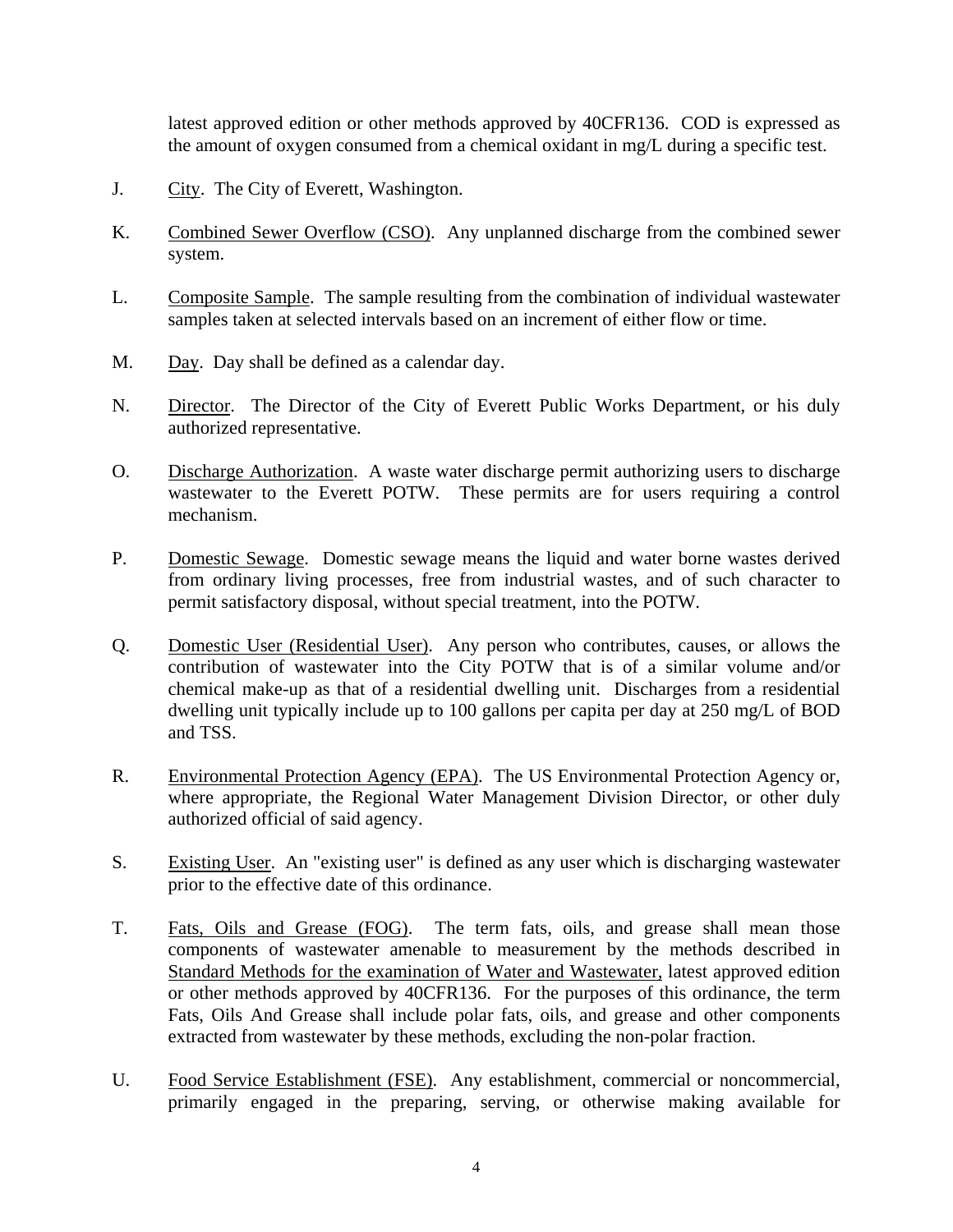consumption foodstuffs in or on a receptacle that requires washing more than two (2) days per week and that discharges to the POTW.

- V. Grab Sample. A sample which is taken from a wastestream on a one-time basis without regard to the flow in the wastestream and without consideration of time.
- W. Grease/Greases. See FOG.
- X. Grease Impact Area. Any area of the POTW collection system where grease deposits originating at FSEs and/or NFDs create maintenance requirements exceeding normal sewer maintenance. These areas will be identified by the Director and updated as needed.
- Y. Grease Interceptor/Interceptor/Interceptor-style GRS. Any relatively large in ground or above-ground tank, generally, but not always, of precast concrete, with internal plumbing and baffling intended to act as a GRS or AGRS to serve one or more fixtures and which shall be remotely located.
- Z. Grease Removal System (GRS). Any device designed for, and intended for, separating, collecting, and removing waterborne FOG and settleable solids prior to discharging to the POTW. This includes any AGRS.
- AA. Grease Trap/Trap/Trap-style GRS. Any relatively small appurtenance, generally, but not always, of cast iron or fabricated steel, with internal configuration and internal or external flow control, intended to function as a GRS or AGRS. All trap-style grease removal systems shall be PDI or IAPMO approved.
- AB. High Strength Waste. Any waters or wastewater having a concentration of BOD or Total Suspended Solids in excess of 250 mg/L, or having a concentration of Fats, Oil and Grease in excess of 50 mg/L.
- AC. Interference. A discharge which alone or in conjunction with a discharge or discharges from other sources, either: (1) inhibits or disrupts the POTW, its treatment processes or operations; (2) inhibits or disrupts its biosolids (sludge) processes, use or disposal; or (3) is a cause of a violation of the City's NPDES permit or of the prevention of sewage sludge use or disposal in compliance with any of the following statutory/ regulatory provisions or permits issued thereunder: Section 405 of the Clean Water Act; the Solid Waste Disposal Act (SWDA), including Title II commonly referred to as the Resource Conservation and Recovery Act (RCRA); any State regulations contained in any State sludge management plan prepared pursuant to Subtitle D of the SWDA; the Clean Air Act; the Toxic Substances Control Act; and the Marine Protection, Research, and Sanctuaries Act.
- AD. Liquid Waste. Liquid waste is the discharge from any fixture, appliance or appurtenance in connection with a plumbing system which does not receive fecal matter.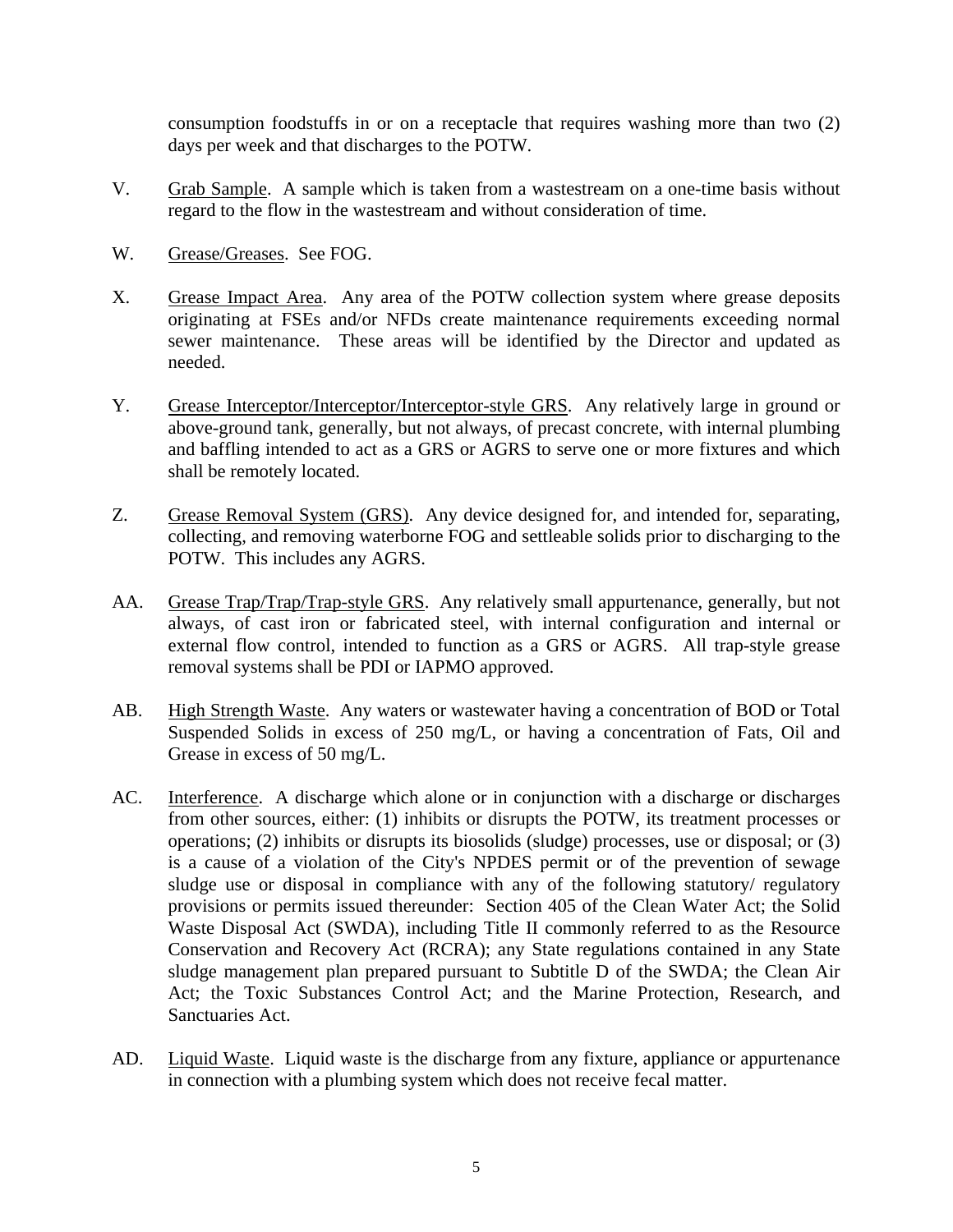- AE. Maximum Allowable Discharge Limit. The maximum concentration (or loading) of a pollutant allowed to be discharged at any time.
- AF. New User. A "new user" is defined as a user that applies to the City for a new building permit or any person who occupies an existing building and plans to discharge wastewater to the City's collection system after the effective date of this ordinance. Any person that buys an existing facility that is discharging non-domestic wastewater will be considered an "existing user" if no substantial remodel is made in the operation.
- AG. Non-FSE FOG Discharger (NFD). Any establishment, such as a church, synagogue, worship hall, banquet facility, or meeting space, with a commercial-style kitchen that is used for preparing, serving, or otherwise making available for consumption foodstuffs in or on a receptacle that requires washing two days a week or less and that discharges to the POTW.
- AH. Pass Through. A discharge which exits the POTW into waters of the United States in quantities or concentrations which, alone or in conjunction with a discharge or discharges from other sources, is a cause of a violation of any requirement of the City's NPDES permit (including an increase in the magnitude or duration of a violation).
- AI. Permittee. A person or user issued a wastewater discharge permit, or discharge authorization.
- AJ. Person. Any individual, partnership, co-partnership, firm, company, corporation, association, joint stock company, trust, estate, governmental entity, or any other legal entity, or their legal representatives, agents, or assigns. This definition includes all Federal, State, or local governmental entities.
- AK. pH. A measure of the acidity or alkalinity of a substance, expressed in standard units.
- AL. Pollutant. Any dredged spoil, solid waste, incinerator residue, sewage, garbage, sewage sludge, munitions, medical wastes, chemical wastes, biological materials, radioactive materials, heat, wrecked or discharged equipment, rock, sand, cellar dirt, agricultural and industrial wastes, and the characteristics of the wastewater [i.e., pH, temperature, TSS, turbidity, color, BOD, Chemical Oxygen Demand (COD), toxicity, or odor].
- AM. Pretreatment. The reduction of the amount of pollutants, the elimination of pollutants, or the alteration of the nature of pollutant properties in wastewater prior to (or in lieu of) introducing such pollutants into the POTW. This reduction or alteration can be obtained by physical, chemical, or biological processes; by process changes; or by other means (except by diluting the concentration of the pollutants unless allowed by an applicable pretreatment standard).
- AN. Pretreatment Requirements. Any substantive or procedural requirement related to pretreatment imposed on a user, other than a pretreatment standard.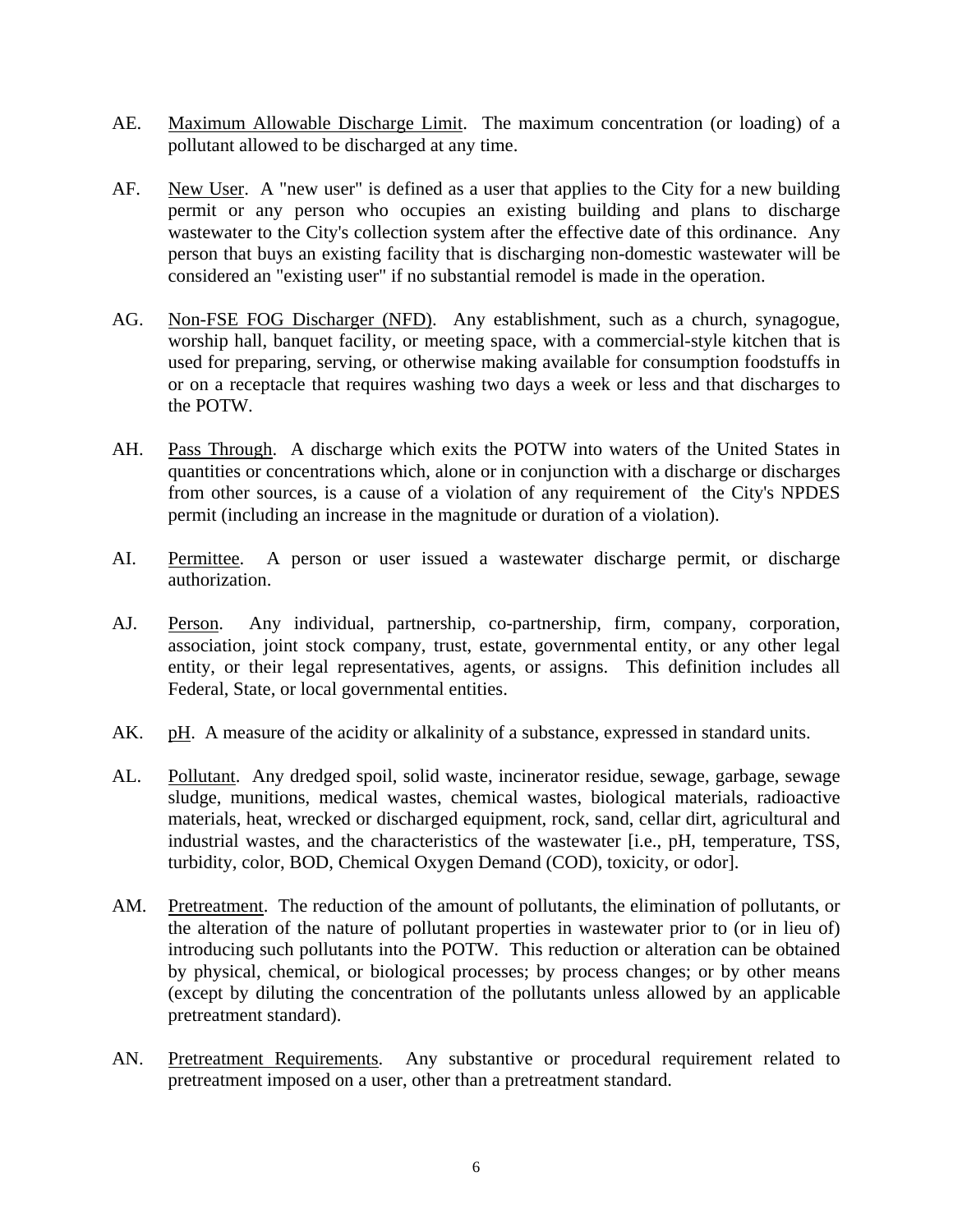- AO. Pretreatment Standards or Standards. Pretreatment standards shall mean prohibited discharge standards, categorical pretreatment standards, and local limits established by the City (POTW).
- AP. Prohibited Discharge Standards or Prohibited Discharges. Absolute prohibitions against the discharge of certain substances; these prohibitions appear in Sections 2.1 (A) and (B) of this ordinance.
- AQ. Publicly Owned Treatment Works (POTW). A "treatment works," as defined by Section 212 of the Act (33 USC 1292) which is owned by the City. This definition includes all devices facilities, or systems used in the collection, storage, treatment, recycling, and reclamation of sewage or industrial wastes of a liquid nature and any conveyances which convey wastewater to a treatment plant. The term also means the City of Everett Water Pollution Control Facility.
- AR. Sanitary Flow: Sewage.
- AS. Sanitary Sewer Overflow (SSO). Any unplanned discharge from the separate sanitary sewer system.
- AT. Septic Tank Waste. Any domestic and/or residential sewage from holding tanks such as vessels, chemical toilets, campers, trailers, and septic tanks.
- AU. Settleable Solids. The solids that sinks to the bottom of water, wastewater, or other liquid, and which is amenable to measurement by the methods described in Standard Methods for the examination of Water and Wastewater, latest approved edition or other methods approved by 40CFR136.
- AV. Sewage. Human excrement and gray water (household showers, dishwashing operations, food preparation, etc.)
- AW. Sewer. Any pipe, conduit, ditch, or other device used to collect and transport sewage from the generating source.
- AX. Shall, May. "Shall" is mandatory, "may" is permissive.
- AY. Solids Interceptor. Any device designed for, and intended for, separating, collecting, and removing waterborne solids prior to being discharged to a GRS. A Solids Interceptor must remove solids greater than 1/8 inch.
- AZ. Standard Industrial Classification (SIC) Code. A classification pursuant to the Standard Industrial Classification Manual issued by the United States Office of Management and Budget.
- BA. State. The State of Washington.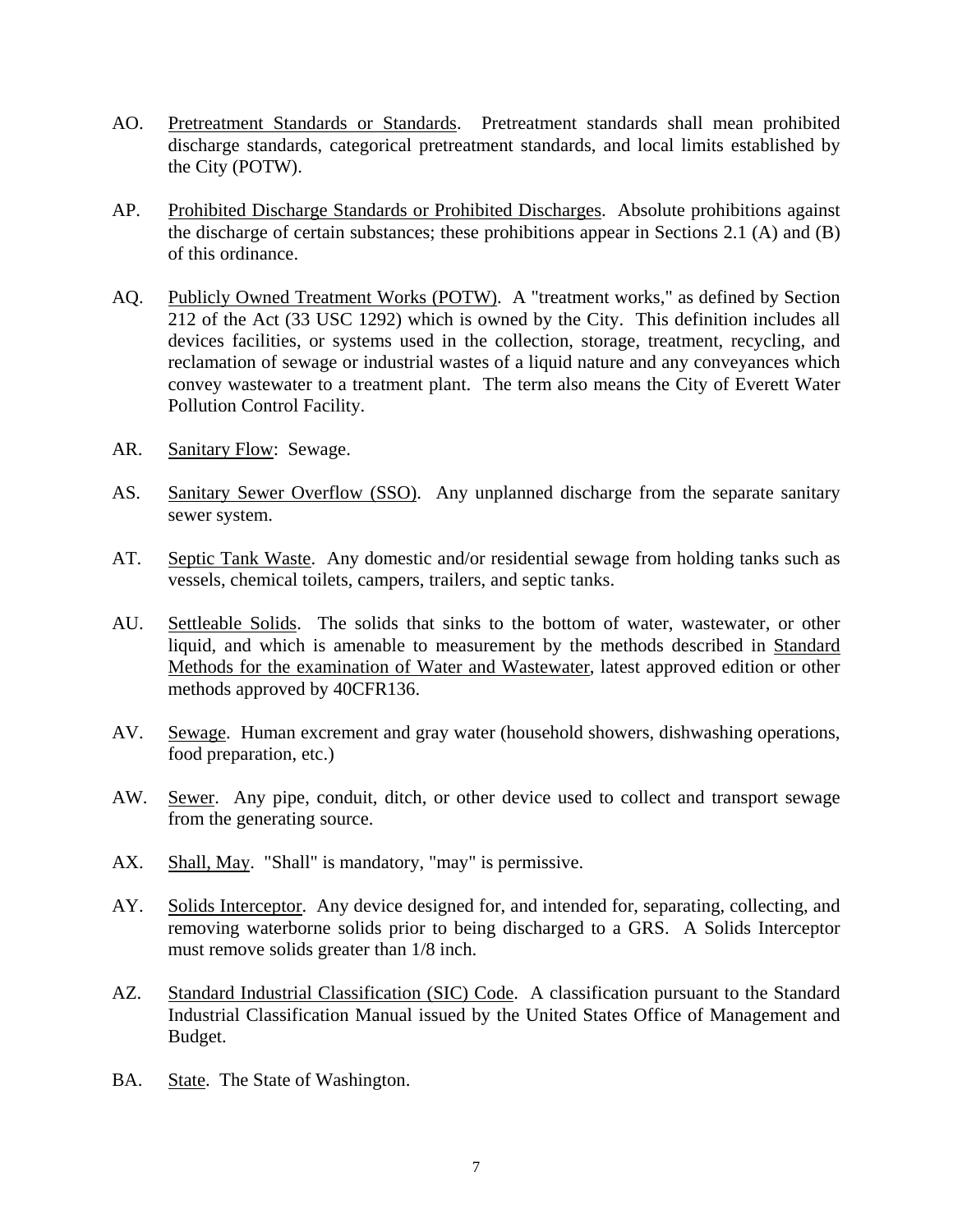- BB. Storm Water. Any flow occurring during or following any form of natural precipitation, and resulting from such precipitation, including snowmelt.
- BC. Substantial Remodel. Any modification to an existing FSE or NFD kitchen that involves changes to 50% or more of the floor area of the kitchen.
- BD. Total Suspended Solids. The total suspended matter that floats on the surface of, or is suspended in, water, wastewater, or other liquid, and which is removable by laboratory filtering and is amenable to measurement by the methods described in Standard Methods for the examination of Water and Wastewater, latest approved edition or other methods approved by 40CFR136.
- BE. Toxic Pollutant. One of the pollutants, or combination of those pollutants, listed as toxic in regulations promulgated by EPA under Section 307 (33 USC 1317) of the Act, or other pollutants as may be promulgated.
- BF. Treatment Plant Effluent. The discharge from the POTW into waters of the United States.
- BG. User. For the purposes of this ordinance a user is any FSE or NFD. This shall not include "domestic user" as defined herein.
- BH. Wastewater. Liquid and water-carried industrial wastes and sewage from residential dwellings, commercial buildings, industrial and manufacturing facilities, and institutions, whether treated or untreated, which are contributed to the POTW.
- BI. Wastewater Discharge Permit (Industrial Wastewater Discharge Permit, Discharge Permit, Discharge Authorization). An authorization or equivalent control document issued by the City to users discharging wastewater to the POTW. The permit may contain appropriate pretreatment standards and requirements as set forth in this ordinance.
- BJ. Wastewater Treatment Plant or Treatment Plant or Pollution Control Facility. That portion of the POTW which is designed to provide treatment of municipal sewage and industrial waste.

The use of the singular shall be construed to include the plural and the plural shall include the singular as indicated by the context of its use. The use of either the male or female shall be construed to include both genders.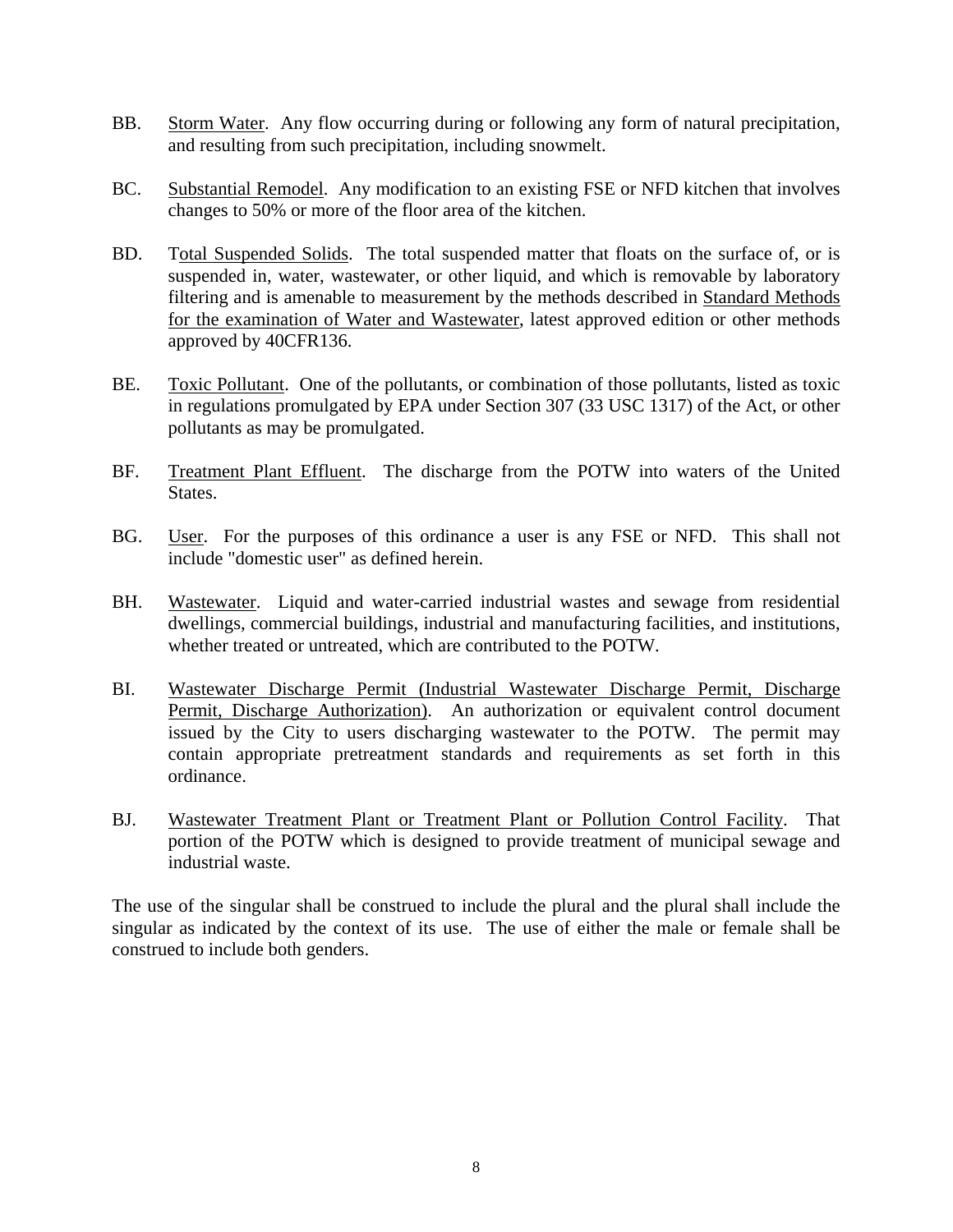# <span id="page-12-0"></span>*1.4 Abbreviations*

The following abbreviations shall have the designated meanings:

|        | BMPsBest Management Practices         |
|--------|---------------------------------------|
|        | BOD Biochemical Oxygen Demand         |
|        | CFRCode of Federal Regulations        |
|        | COD Chemical Oxygen Demand            |
|        | CSOCombined Sewer Overflow            |
|        | EPAUS Environmental Protection Agency |
|        |                                       |
|        | FSEFood Service Establishment         |
|        |                                       |
|        | GRSGrease Removal System              |
| Lliter |                                       |
|        |                                       |
|        |                                       |
|        | NFDNon-FSE FOG Discharger             |
|        | O&M Operation and Maintenance         |
|        | POTW Publicly Owned Treatment Works   |
|        | SSO Sanitary Sewer Overflow           |
|        | TSSTotal Suspended Solids             |
|        |                                       |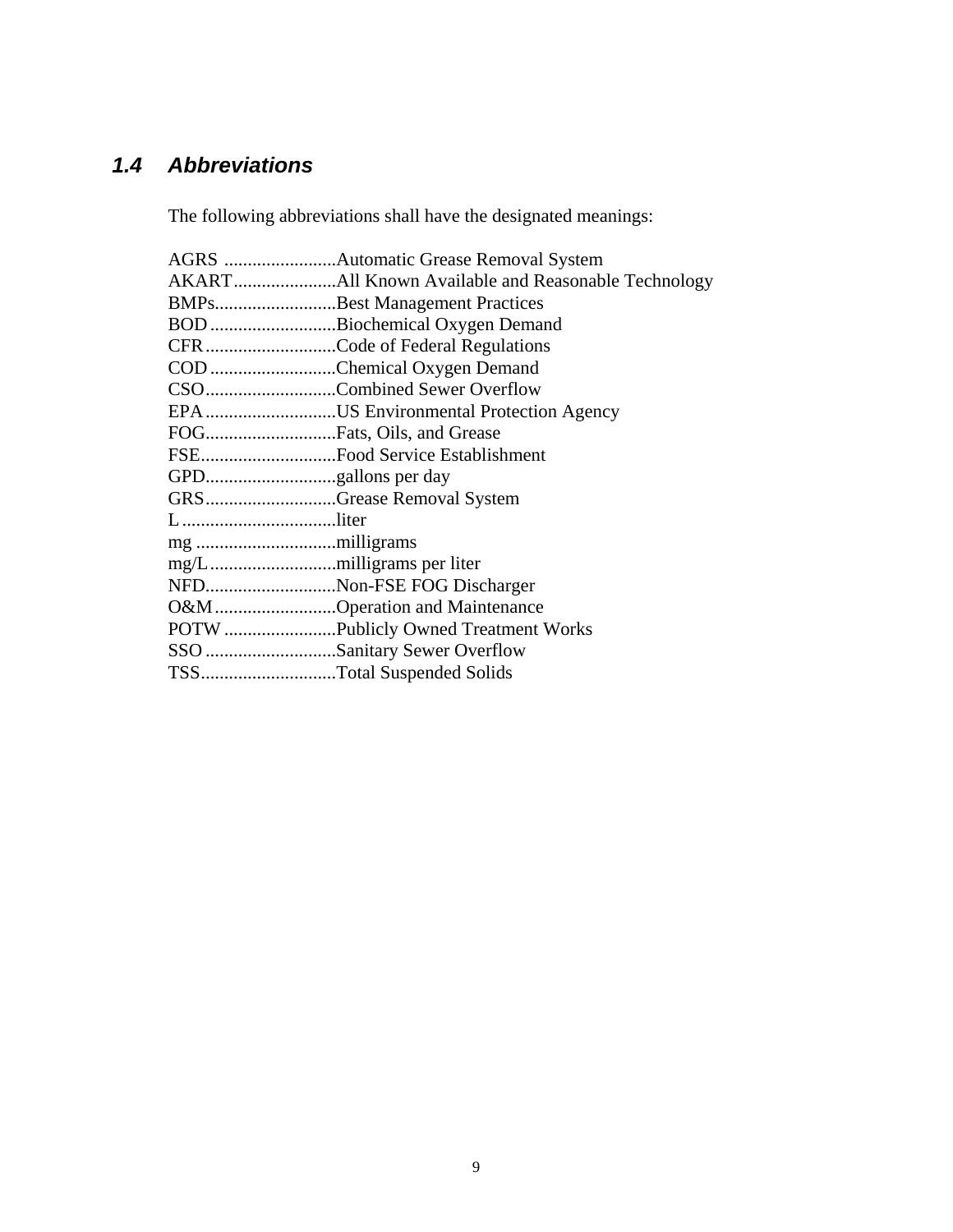# <span id="page-13-0"></span>**SECTION 2 - GENERAL REQUIREMENTS**

### *2.1 Prohibited Discharge Standards*

- A. General Prohibitions: No user shall introduce or cause to be introduced into the POTW any pollutant or wastewater which causes pass through or interference. These general prohibitions apply to all users of the POTW whether or not they are subject to categorical pretreatment standards or any other National, State, or local pretreatment standards or requirements.
- B. Specific Prohibitions: No user shall introduce or cause to be introduced into the POTW the following pollutants, substances, or wastewater:
	- (1) Pollutants which create a fire or explosive hazard in the POTW, including, but not limited to, wastestreams with a closed-cup flashpoint of less than 140°F (60°C) using the test methods specified in 40 CFR 261.21;
	- (2) Wastewater having a pH less than 5.0 or more than 11.0, or otherwise causing corrosive structural damage to the POTW or equipment;
	- (3) Solid or viscous substances in amounts which will cause obstruction of the flow in the POTW resulting in interference but in no case solids greater than one quarter inch  $(1/4")$ ;
	- (4) Pollutants, including oxygen-demanding pollutants (BOD, COD, etc.), released in a discharge at a flow rate and/or pollutant concentration which, either singly or by interaction with other pollutants, will cause interference with the POTW;
	- (5) Wastewater having a temperature which will inhibit biological activity in the treatment plant resulting in interference, but in no case wastewater which causes the temperature at the introduction into the treatment plant to exceed 104°F (40°C) unless the Approval Authority, upon the request of the POTW, approves alternate temperature limits;
	- (6) Petroleum oil, non-biodegradable cutting oil, or products of mineral oil origin, in amounts that will cause interference or pass through;
	- (7) Pollutants which result in the presence of toxic gases, vapors, or fumes within the POTW in a quantity that may cause acute worker health and safety problems;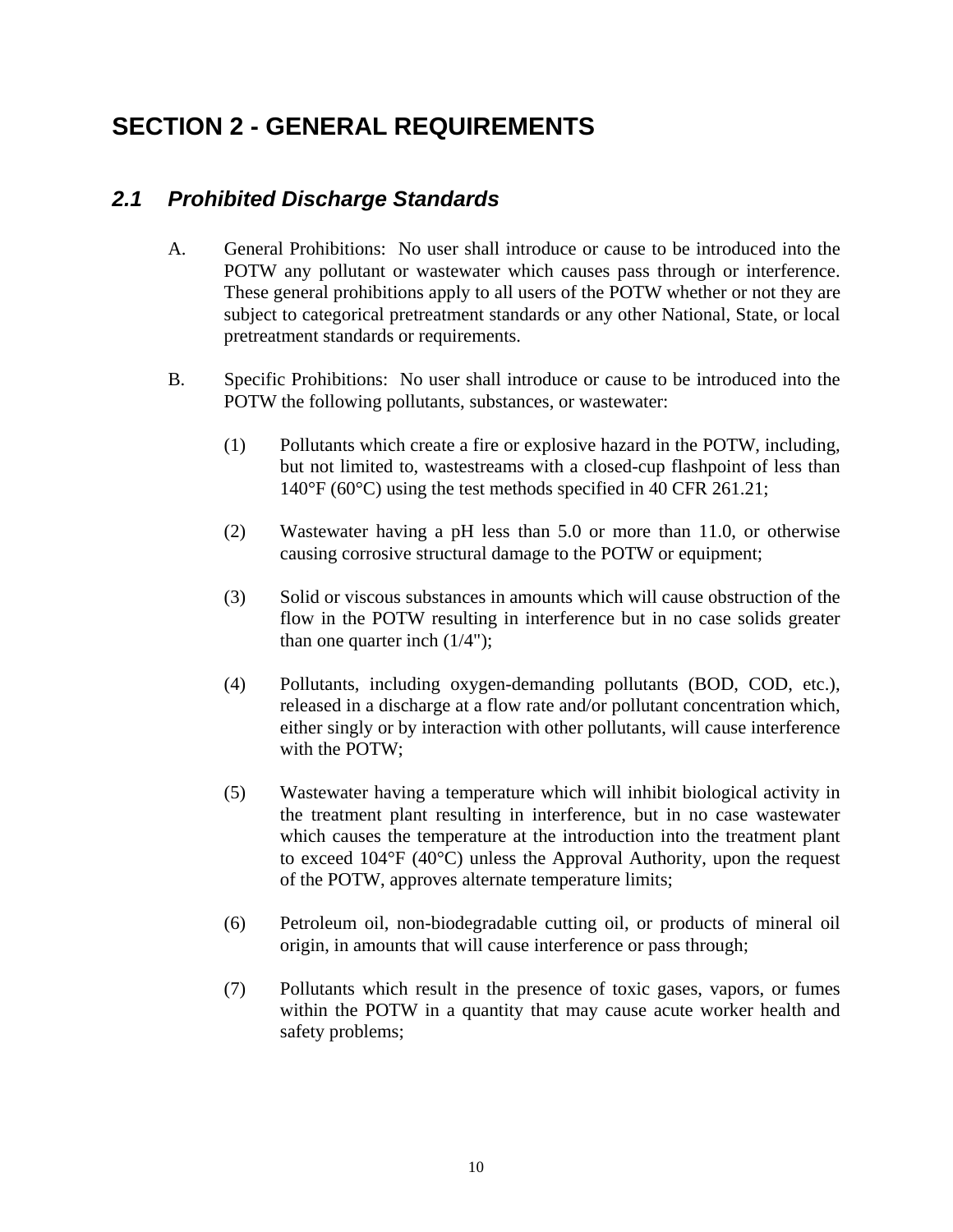- (8) Trucked or hauled pollutants (except Domestic Sewage or Septic Tank Wastes) unless authorized by the director, and at discharge points designated by the City.
- (9) Noxious or malodorous liquids, gases, solids, or other wastewater which, either singly or by interaction with other wastes, are sufficient to create a public nuisance or a hazard to life, or to prevent entry into the sewers for maintenance or repair;
- (10) Wastewater which imparts color which cannot be removed by the treatment process, such as, but not limited to, dye wastes and vegetable tanning solutions, which consequently imparts color to the treatment plant's effluent, thereby violating the City's NPDES permit. Color (in combination with turbidity) shall not cause the treatment plant effluent to reduce the depth of the compensation point for photosynthetic activity by more than ten percent (10%) from the seasonably established norm for aquatic life;
- (11) Wastewater containing any radioactive wastes or isotopes except as specifically approved by the Director in compliance with applicable State or Federal regulations;
- (12) Storm water, surface water, ground water, artesian well water, roof runoff, subsurface drainage, swimming pool drainage, condensate, deionized water, non-contact cooling water, and unpolluted wastewater, unless specifically authorized by the Director;
- (13) Any sludges, screenings, or other residues from the pretreatment of industrial or commercial wastes or from industrial or commercial processes, except as authorized by the Director;
- (14) Medical wastes, except as specifically authorized by the Director;
- (15) Wastewater causing, alone or in conjunction with other sources, the treatment plant's effluent to fail a toxicity test;
- (16) Detergents, surface-active agents, or other substances in amounts which may cause excessive foaming in the POTW;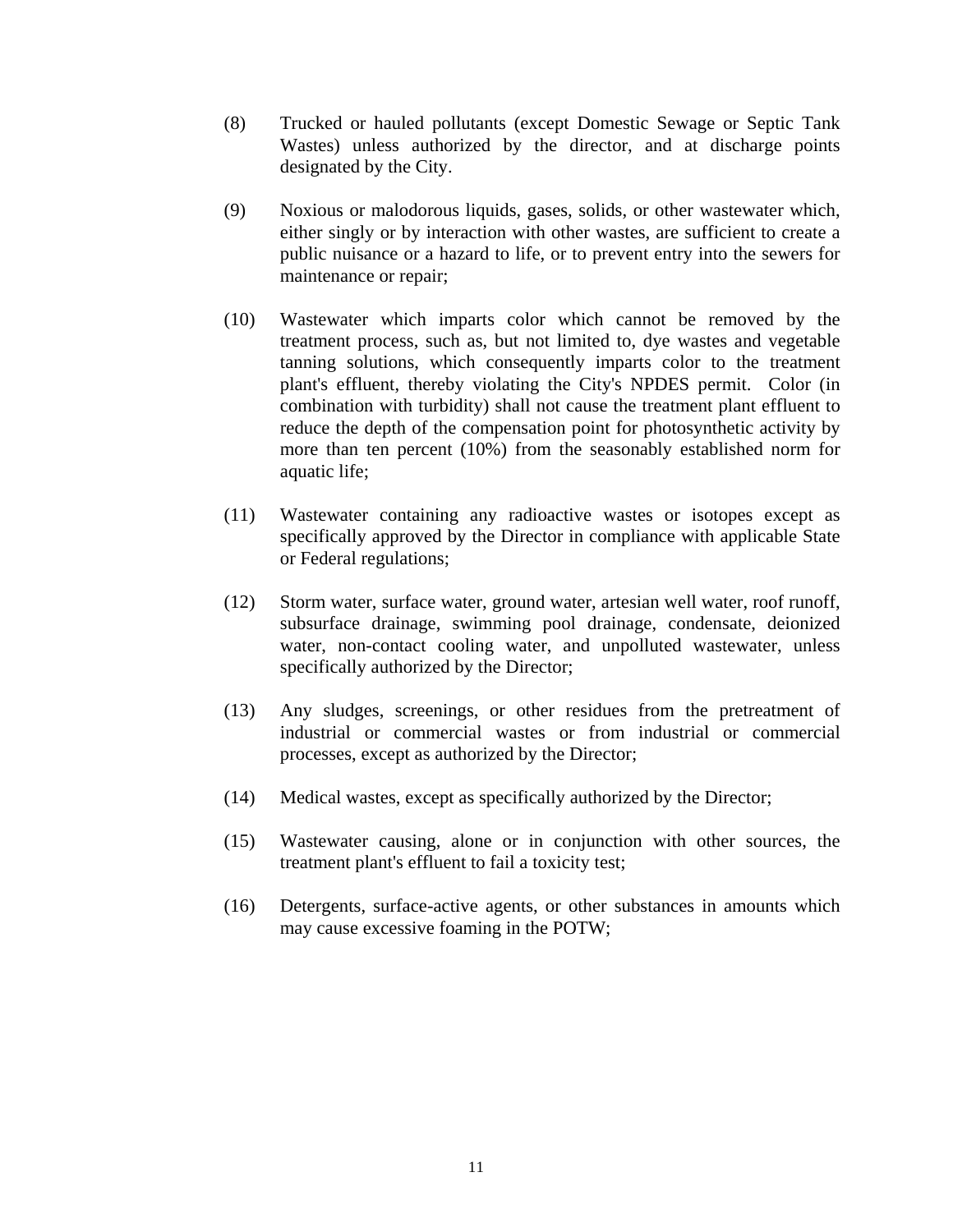- (17) Any liquid, solids, or gases which by reason of their nature or quantity are, or may be, sufficient either alone or by interaction with other substances to cause fire or explosion or be injurious in any other way to the POTW or to the operation of the POTW. At no time shall two (2) successive readings on an explosion meter, at the point of discharge into the system (or at any point in the system), be more than five (5%) per cent nor any single reading over ten (10%) per cent of the lower explosive limit (LEL) of the meter.
- (18) Animal guts or tissues, paunch manure, bones, hair, hides or fleshings, entrails, whole blood, feathers, ashes, cinders, sand, spent lime, stone or marble dusts, metal, glass, straw, shavings, grass clippings, rags, spent grains, spent hops, waste paper, wood, plastics, gas, tar asphalt residues, residues from refining or processing of fuel or lubricating oil, mud, or glass grinding or polishing wastes.
- (19) Any substance which will cause the POTW to violate its NPDES and/or other disposal system permits.
- (20) Any wastewater, which in the opinion of the Director can cause harm either to the sewers, sewage treatment process, or equipment; have an adverse effect on the receiving stream; or can otherwise endanger life, limb, public property, or constitute a nuisance, unless allowed under special agreement by the Director (except that no special waiver shall be given from categorical pretreatment standards).
- (21) The contents of any tank or other vessel owned or used by any person in the business of collecting or pumping sewage, effluent, septage, or other wastewater unless said person has first obtained testing and approval as may be generally required by the City of Everett and paid all fees assessed for the privilege of said discharge.
- (22) Any hazardous or dangerous wastes as defined in rules published by the State of Washington (WAC 173-303) and/or in EPA rules 40 CFR Part 261.
- (23) Persistent pesticides and/or pesticides regulated by the Federal Insecticide Fungicide Rodenticide Act (FIFRA)
- (24) Any substance which may cause the POTW's effluent or treatment residues, sludges, or scums to be unsuitable for reclamation and reuse, or to interfere with the reclamation process.
- (25) Fats, oils and grease in amounts that may cause obstructions or maintenance problems in the collection/conveyance system, or interference in the POTW.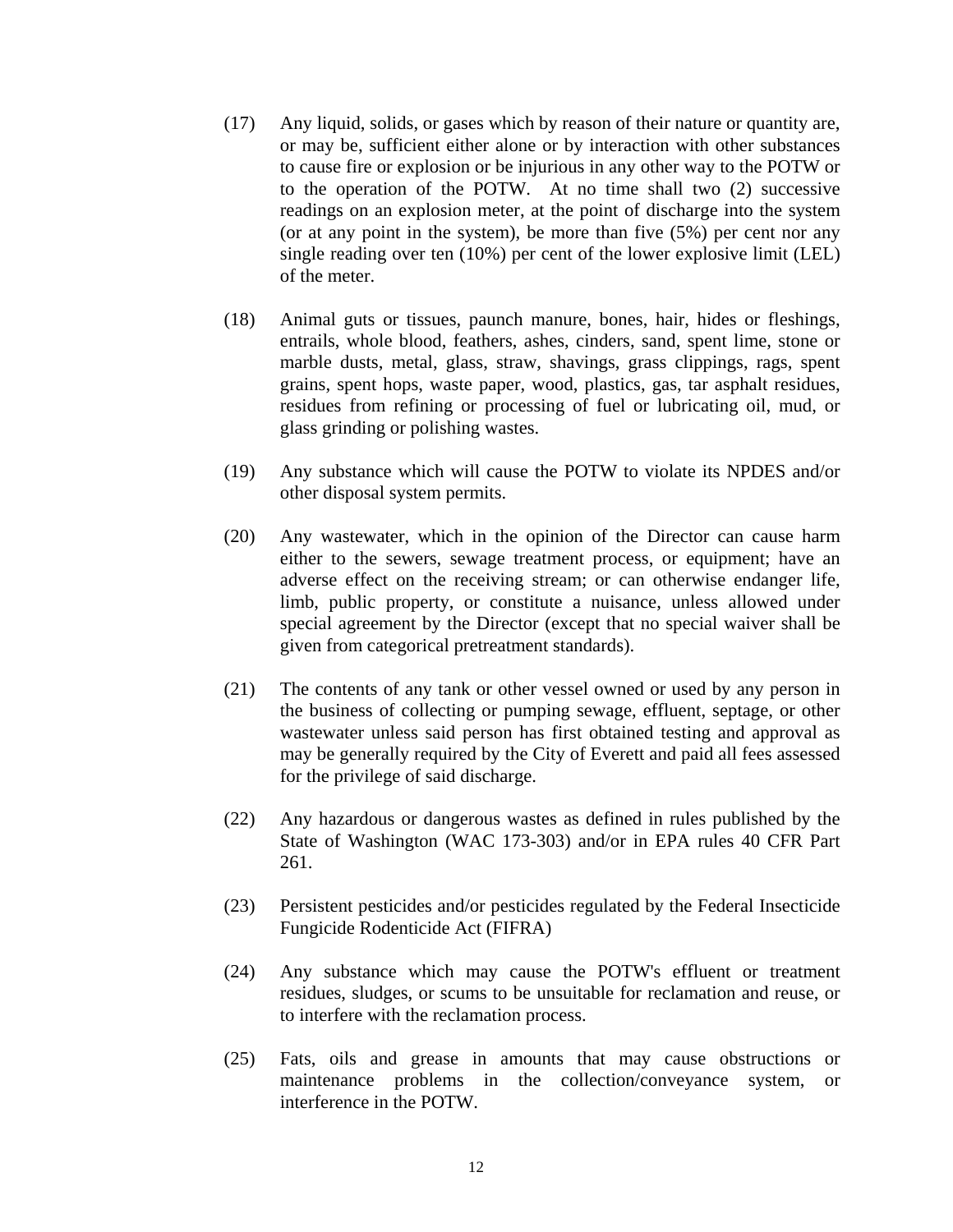<span id="page-16-0"></span>Pollutants, substances, or wastewater prohibited by this section shall not be processed or stored in such a manner that they are likely to be discharged to the POTW unless the user has in place an accidental spill prevention plan (ASPP)/slug control plan.

#### *2.2 State Requirements*

 State requirements and limitations on discharges to the POTW shall be met by all users which are subject to such standards in any instance in which they are more stringent than federal requirements and limitations, or those in this ordinance or other applicable ordinances.

#### *2.3 Local Limits*

 The following pollutant limits are established to protect against pass through and interference. No person shall discharge wastewater containing in excess of the following daily maximum allowable discharge limit.

nonpolar fats, oils, 200 mg/L and grease (NPFOG)

 The above limit applies at the point where the wastewater is discharged to the POTW (end of the pipe).

The City Council authorizes the Director to revise local limits.

### *2.4 City's Right of Revision*

 The City reserves the right to establish, by ordinance or in wastewater discharge permits, more stringent standards or requirements on discharges to the POTW.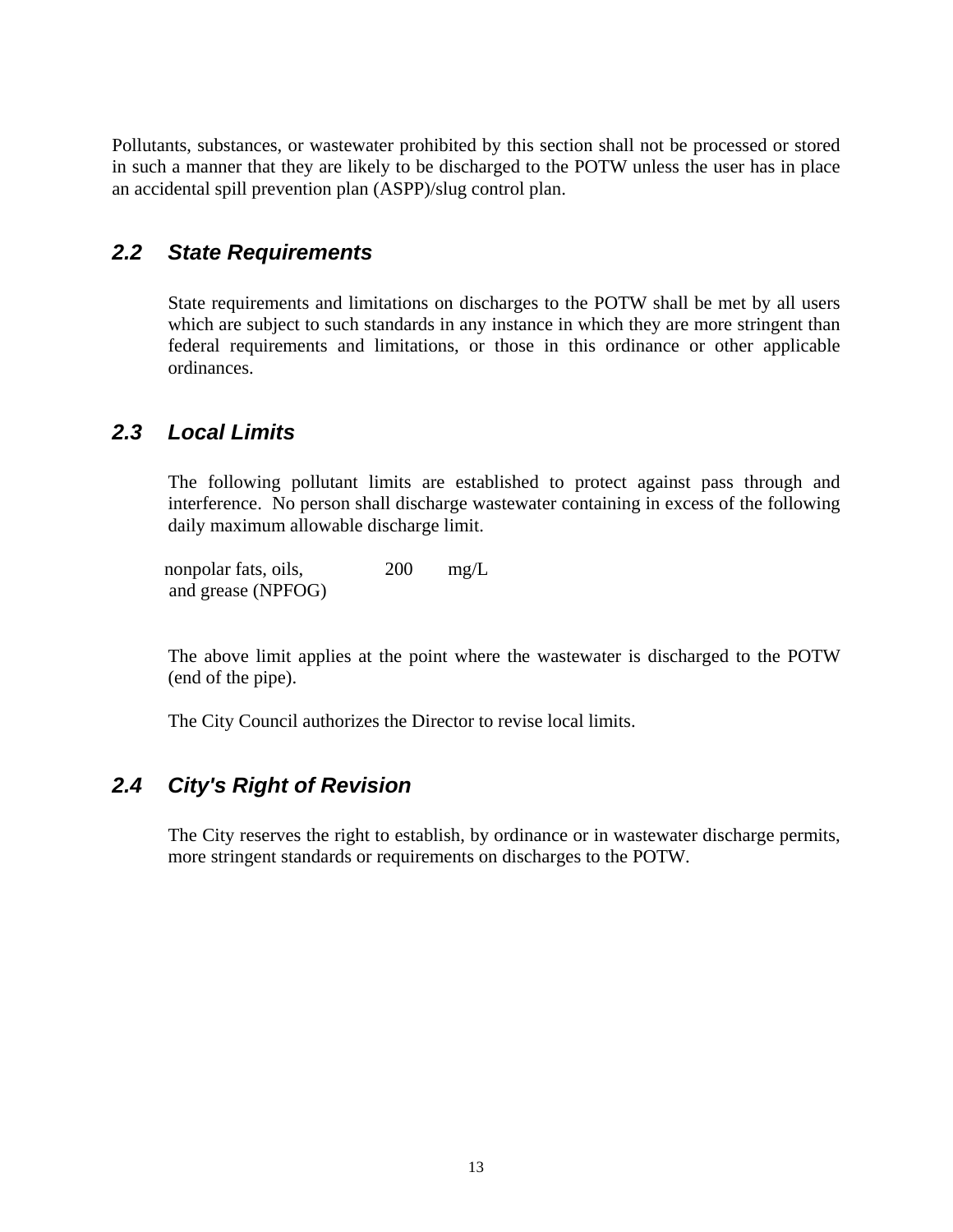#### <span id="page-17-0"></span>*2.5 Special Agreement*

 The City reserves the right to enter into special agreements with users setting out special terms under which they may discharge to the POTW. In no case will a special agreement waive compliance with a categorical pretreatment standard or federal pretreatment requirement.

#### *2.6 Dilution*

 A user shall not increase the use of process water, or in any way attempt to dilute a discharge, as a partial or complete substitute for adequate treatment to achieve compliance with an applicable pretreatment standard or requirement unless expressly authorized by an applicable pretreatment standard or requirement. The Director may impose mass limitations on users that he believes may be using dilution to meet applicable pretreatment standards or requirements, or in other cases when the imposition of mass limitations is appropriate.

#### *2.7 Pretreatment Facilities*

 A. General: Users shall provide all known, available, and reasonable methods of prevention, control, and treatment (AKART) as required to comply with this ordinance and shall achieve compliance with all applicable pretreatment standards and requirements set out in this ordinance within the time limitations specified by the EPA, the State, or the Director, whichever is more stringent.

 Any facilities required to pretreat wastewater to a level acceptable to the City shall be provided, operated, and maintained at the user's expense.

 In addition, the Director may establish Best Management Practices (BMPs) for particular groups of users. These BMPs may include, but are not limited to types or methods of pretreatment technology to be used, methods of source control, minimum maintenance requirements, spill prevention practices, or other requirements as deemed necessary.

B. If a failure to maintain any GRS results in partial or complete blockage of the building sewer, private sewer system discharging to the City Sewer System, or other parts of the City Sewer System, or adversely affects the treatment or transmission capabilities of the POTW, or requires excessive maintenance by the City, or poses a possible health hazard, the discharger responsible for the facilities shall be subject to the remedies herein, including cost recovery, enforcement and penalties.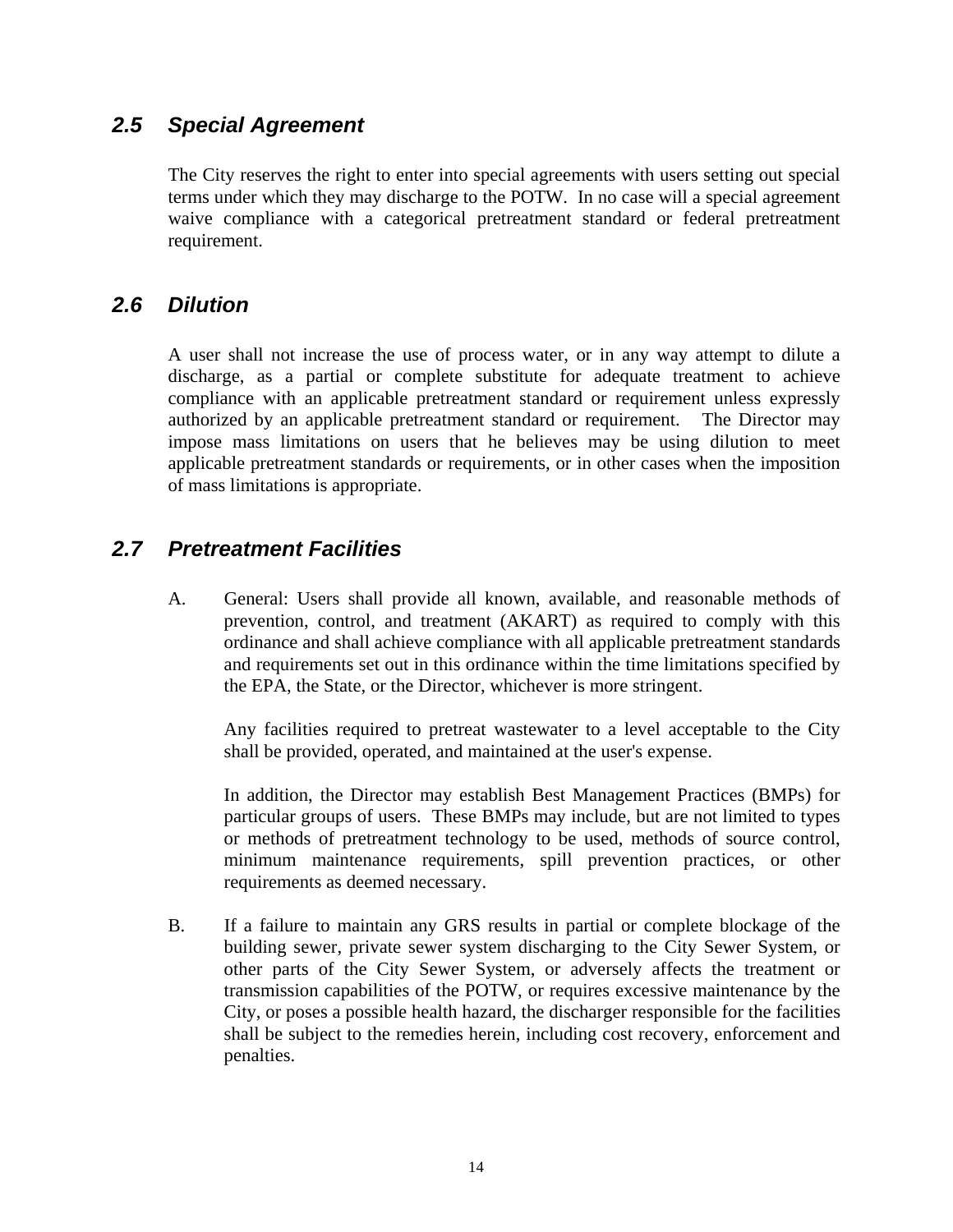#### <span id="page-18-0"></span>*2.8 Additional Pretreatment Measures*

- A. Whenever deemed necessary, the Director may require users to restrict their discharge during peak flow periods, designate that certain wastewater be discharged only into specific sewers, relocate and/or consolidate points of discharge, separate sewage wastestreams from industrial wastestreams, and such other conditions as may be necessary to protect the POTW and determine the user's compliance with the requirements of this ordinance.
- B. When determined necessary by the Director, each user discharging into the POTW, shall install and maintain, on his property and at his expense, a suitable storage and flow-control facility to ensure equalization of flow. The Director may require the facility to be equipped with alarms and a rate of discharge controller, the regulation of which shall be determined by the Director. A wastewater Discharge Authorization (DA) may be issued solely for flow equalization.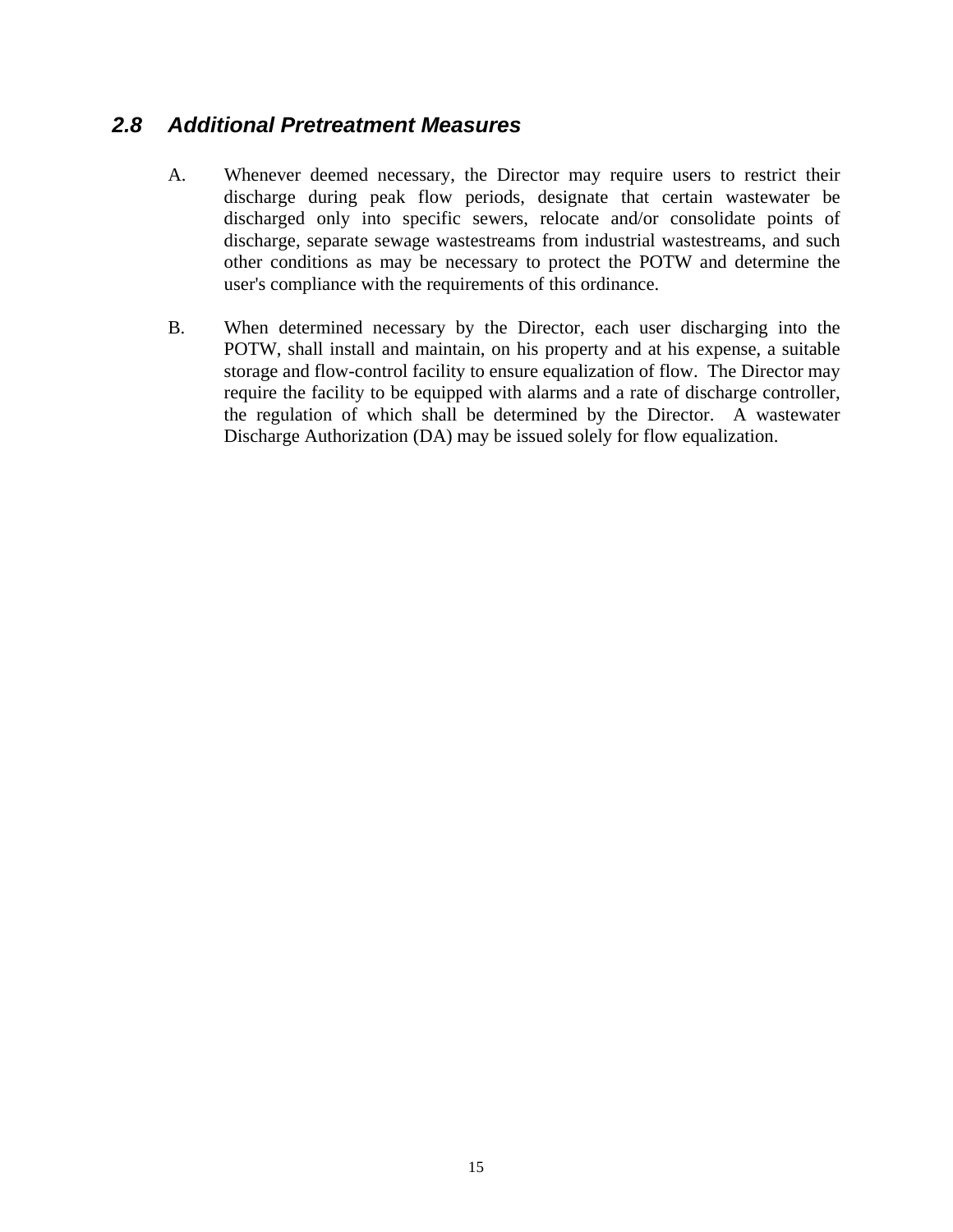# <span id="page-19-0"></span>**SECTION 3 – GREASE REMOVAL SYSTEM REQUIREMENTS**

 All FSEs and NFDs shall have an adequate grease removal system installed and exercise proper kitchen best management practices to ensure that excess concentrations of FOG are not discharged to the POTW.

## *3.1 New Construction*

All new construction FSEs and NFDs shall submit kitchen fixture plan views and kitchen waste plans showing all potential grease discharging lines, all GRSs, and connecting piping to the Director or his designee for approval prior to construction. The plumbing shall be installed in accordance with the approved plans. Failure to submit plans or construct in accordance with approved plans is a violation of this ordinance.

- A. All new single occupancy Food Service Establishment buildings shall be constructed with properly sized interceptor-style grease removal systems. Where bona-fide space or gradient limitations make the use of an interceptor-style GRS impractical, and with prior approval of the Director, a FSE may install properly sized trap-style GRSs. All kitchen drains and any other drains that may carry grease-laden waste shall be connected to this GRS (except the dishwasher if a trap-style GRS is installed.) If a trap-style GRS is installed, the kitchen may not have a garbage disposal/garbage grinder/macerator or similar unit installed.
- B. All new construction multi-tenant buildings (strip centers) shall include a separate waste line for all leasable spaces that discharges to a common 2000 gallon or larger interceptor. This waste line shall be permanently marked to identify it as required by the Director. When a space is leased, sold, or rented to a FSE or NFD, all kitchen drains and any other drains that may carry grease-laden waste shall be connected to this waste line; no domestic sewage may be connected to this line. The property owner shall be responsible for proper maintenance of this interceptor in accordance with the provisions of this ordinance.
- C. All new single occupancy Non-FSE FOG Discharger buildings shall install a properly sized GRS. Interceptor-style GRSs are recommended, but trap-style GRSs are permissible. All kitchen drains and any other drains that may carry grease-laden waste shall be connected to this GRS (except the dishwasher if a trap-style GRS is installed.) If a trap-style GRS is installed, the kitchen may not have a garbage disposal/garbage grinder/macerator or similar unit installed.
- D. Any FSE or NFD undertaking a Substantial Remodel, as defined herein, will be considered to be new construction for the purposes of this ordinance.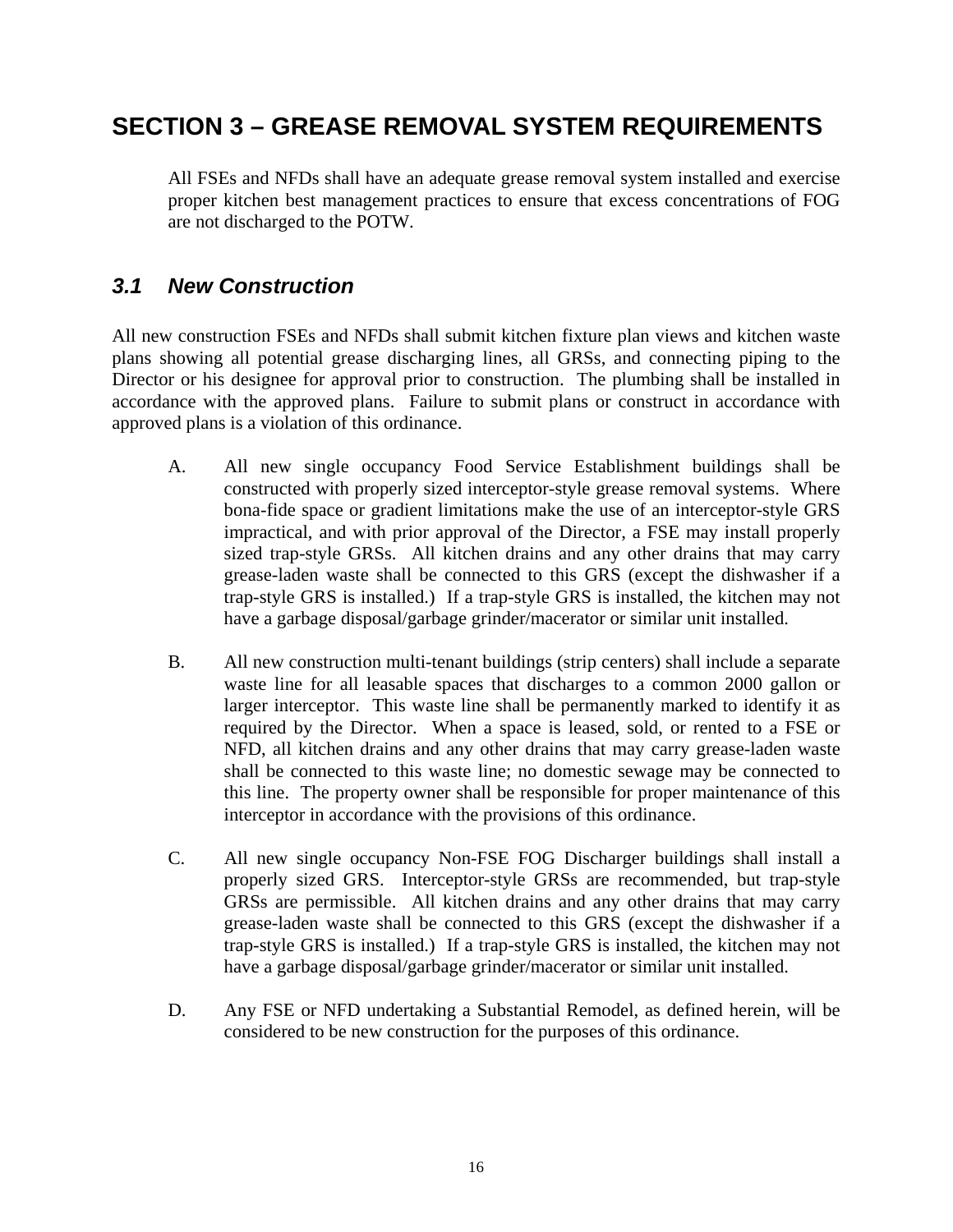## <span id="page-20-0"></span>*3.2 Existing Users*

- A. Any existing FSE without a functional GRS shall be required to install one. The type of GRS required will be determined by the Director, taking into account cost, available space and gradient, whether the user is in a grease impact area, and any other pertinent information. Where feasible, all kitchen drains and any other drains that may carry grease-laden waste shall be connected to this GRS (except the dishwasher if a trap-style GRS is installed.) If a trap-style GRS is installed, the kitchen may not have a garbage disposal/garbage grinder/macerator or similar unit installed.
- B. Any existing NFD without a functional GRS may be required to install one. The type of GRS required will be determined by the Director, taking into account cost, available space and gradient, whether the user is in a grease impact area, and any other pertinent information. Where feasible, all kitchen drains and any other drains that may carry grease-laden waste shall be connected to this GRS (except the dishwasher if a trap-style GRS is installed.) If a trap-style GRS is installed, the kitchen may not have a garbage disposal/garbage grinder/macerator or similar unit installed.

## *3.3 Grease Removal System Maintenance*

- A. All grease removal systems shall be maintained to ensure proper operation. At a minimum, interceptor-style GRSs shall be cleaned at least once every 90 days and trap-style GRSs cleaned at least once per week. These required frequencies may be extended with the approval of the Director. Grease Removal Systems must be cleaned whenever the combined thickness of the floating greases and settled solids is equal to, or greater than, 25% of the total liquid depth in the GRS.
- B. When cleaned, an interceptor-style GRS must be completely pumped out, all solids removed, solidified grease scraped from the interior and the structure and all internal plumbing inspected for damage and corrosion. The GRS shall be refilled with water prior to being placed back into operation. If repairs are required, they shall be performed within 7 days.
- C. Trap-style GRSs may be maintained by the FSE or NFD. When cleaned, the trap must have surface grease and oil removed, settled solids removed, all sides scraped, removable parts removed and cleaned, be inspected for damage and corrosion, and be properly reassembled. If repairs are required, they shall be performed within 7 days.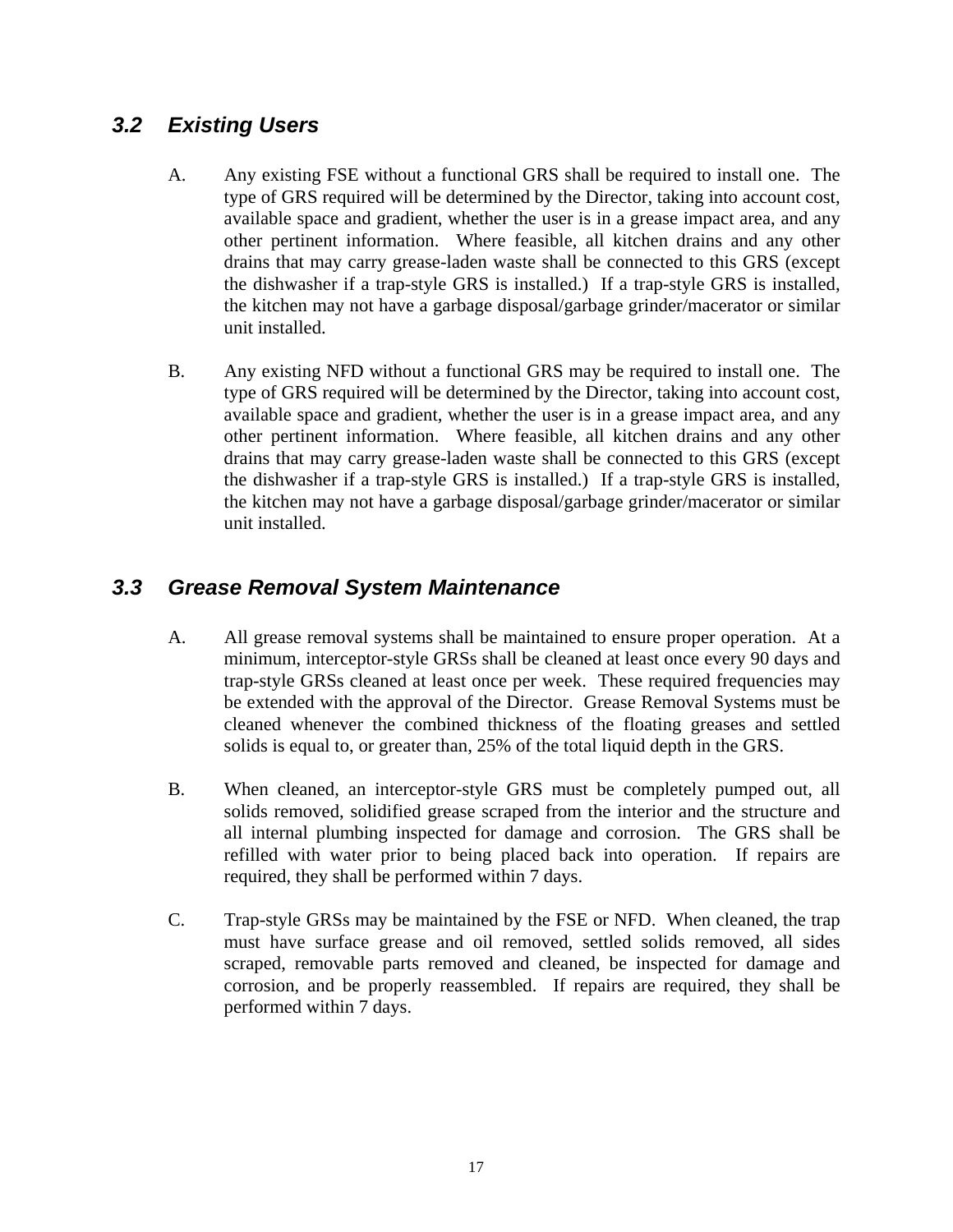- <span id="page-21-0"></span> D. The material that is removed in the process of cleaning a GRS shall not be discharged back into the GRS, any part of the POTW, any private sewer, any drainage piping, or storm sewer system. All materials removed shall be handled and disposed of in accordance with Federal, State, County and Local laws, rules and regulations.
- E. In addition to the maintenance required above, Automatic Grease Removal Systems shall be maintained in accordance with the manufacturers' guidelines.

## *3.4 Grease Removal System Additives*

No user may use an additive of any type for the GRS without the approval of the Director. The Director will adopt procedures for the approval of additives.

No vendor may sell, attempt to sell or otherwise distribute any additive in the City of Everett without prior approval of the additive by the Director. Any vendor selling, or attempting to sell, or otherwise distributing any additive intended for use in a GRS that has not been approved for use by the Director is in violation of this ordinance and is subject to all enforcement actions contained herein.

#### *3.5 Solids Interceptor*

If a garbage disposal/garbage grinder/macerator or similar unit is installed in a kitchen, it must discharge to the GRS through a solids interceptor plumbed immediately after the garbage disposal/garbage grinder/macerator or similar unit. The solids interceptor shall be maintained in proper operating condition at all times there is flow through it.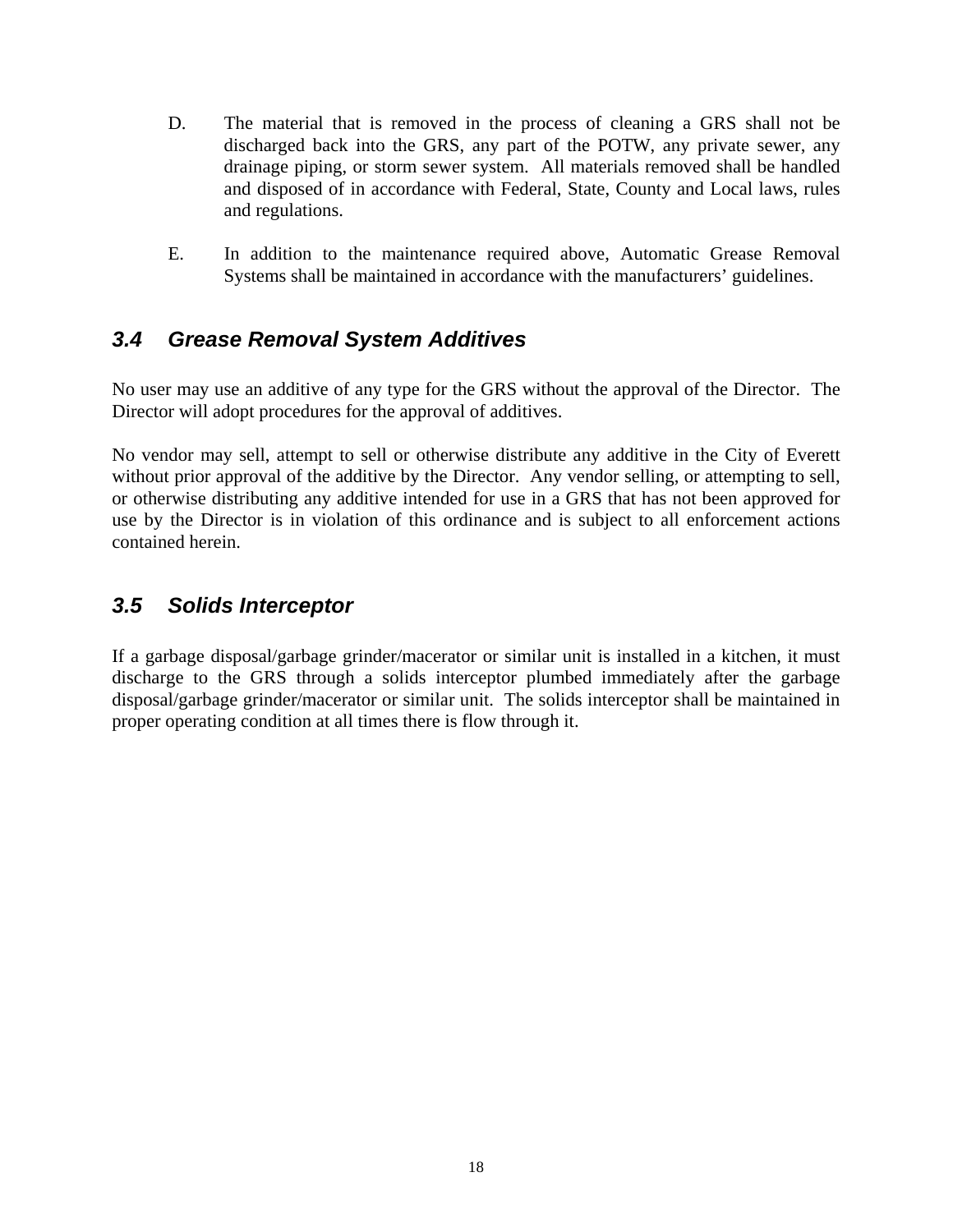## <span id="page-22-0"></span>*3.6 Grease Removal System Sizing*

- A. Trap-style grease removal systems shall be sized in accordance with the standards in the currently adopted Plumbing Code.
- B. The minimum size for an interceptor-style grease removal system shall be determined using the following table:

| Drainage Fixture Units <sup>1</sup> | Nominal Interceptor Volume (gallons) |
|-------------------------------------|--------------------------------------|
| 21                                  | 750                                  |
| 35                                  | 1000                                 |
| 90                                  | 1250                                 |
| 172                                 | 1500                                 |
| 216                                 | 2000                                 |
| 307                                 | 2500                                 |
| 342                                 | 3000                                 |
| 428                                 | 4000                                 |
| 576                                 | 5000                                 |
| 724                                 | 6000                                 |
| 880                                 | 7000                                 |
| 1036                                | 8000                                 |
| >1036                               | 8000                                 |

Note: 1

- Drainage Fixture Units (as defined in the currently adopted Plumbing Code) for installed equipment plumbed to kitchen drain lines connected to the Grease Removal System.
	- C. In no case shall an interceptor smaller than 750 gallons be installed without prior approval of the Director. If a garbage disposal/garbage grinder/macerator or similar unit is installed, the minimum size is 1500 gallons to adequately retain the added settleable solids loading.
	- D. The maximum size for an interceptor shall be 4000 gallons. If the calculated minimum size is larger than this, two interceptors of approximately equal size shall be installed in series. If the calculated minimum size is larger than 8000 gallons, two 4000-gallon interceptors shall be installed in series.

### *3.7 Flow Controls*

 All trap-style grease removal systems shall have an internal or external flow control installed to ensure that wastewater flow through the trap does not exceed the manufacturer's design flow rating. This flow control shall be maintained in operating condition at all times.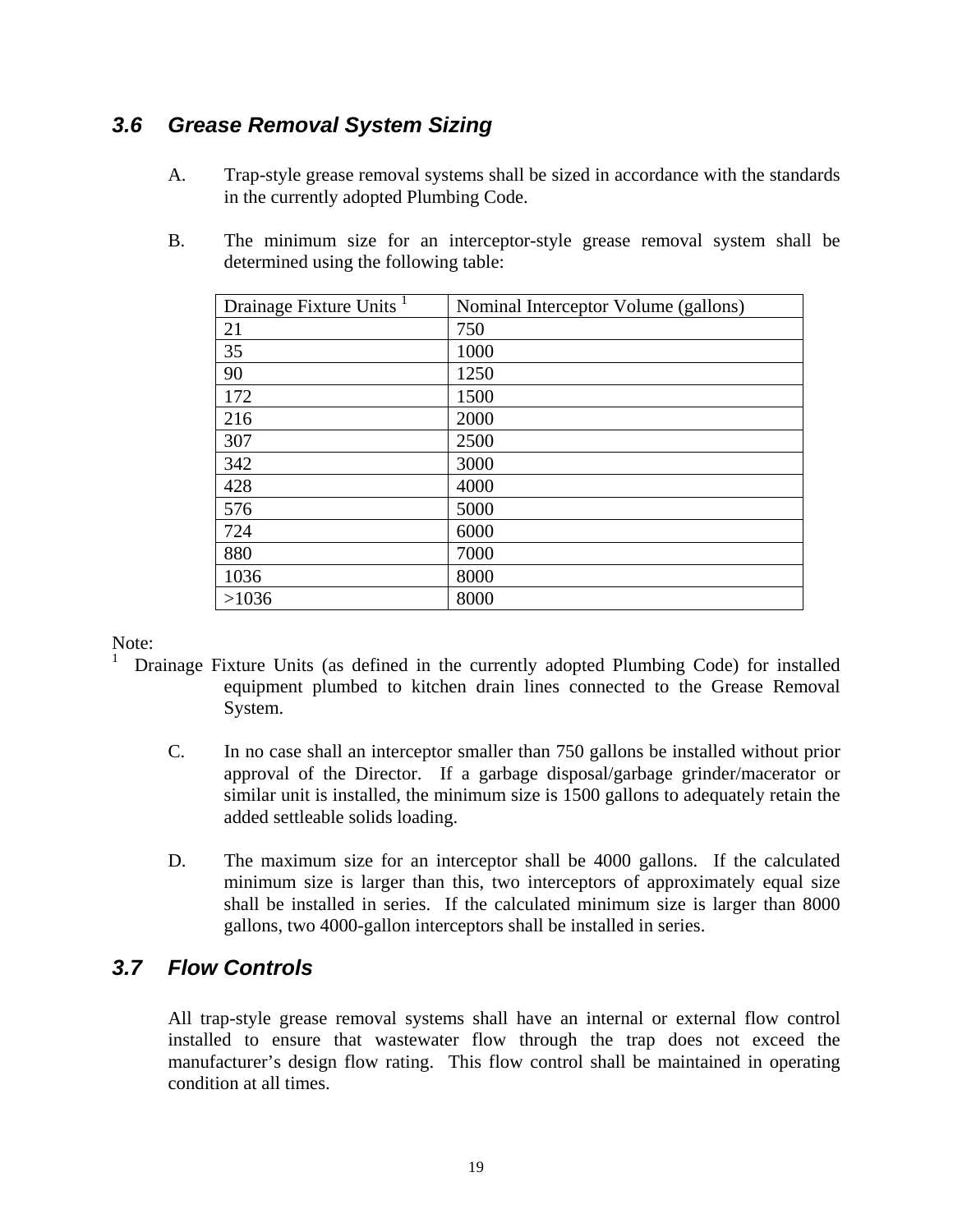# <span id="page-23-0"></span>**SECTION 4 – RECORD KEEPING/REPORTING REQUIREMENTS**

#### *4.1 Record Keeping*

Users subject to this ordinance shall document all cleaning and maintenance activities performed on their GRS. These records shall be maintained for a minimum of three (3) years and be available for inspection and copying by the Director or his representative. This period shall be automatically extended for the duration of any litigation concerning the user or the POTW, or where the user has been specifically notified of a longer retention period required by the Director.

### *4.2 Reporting*

Where the Director has determined that a user must provide written reports, these reports shall be submitted in accordance with the requirement of the Director. Written reports will be deemed to have been submitted on the date postmarked. For reports which are not mailed, postage prepaid, into a mail facility serviced by the United States Postal Service, the date of receipt of the report by the City shall govern.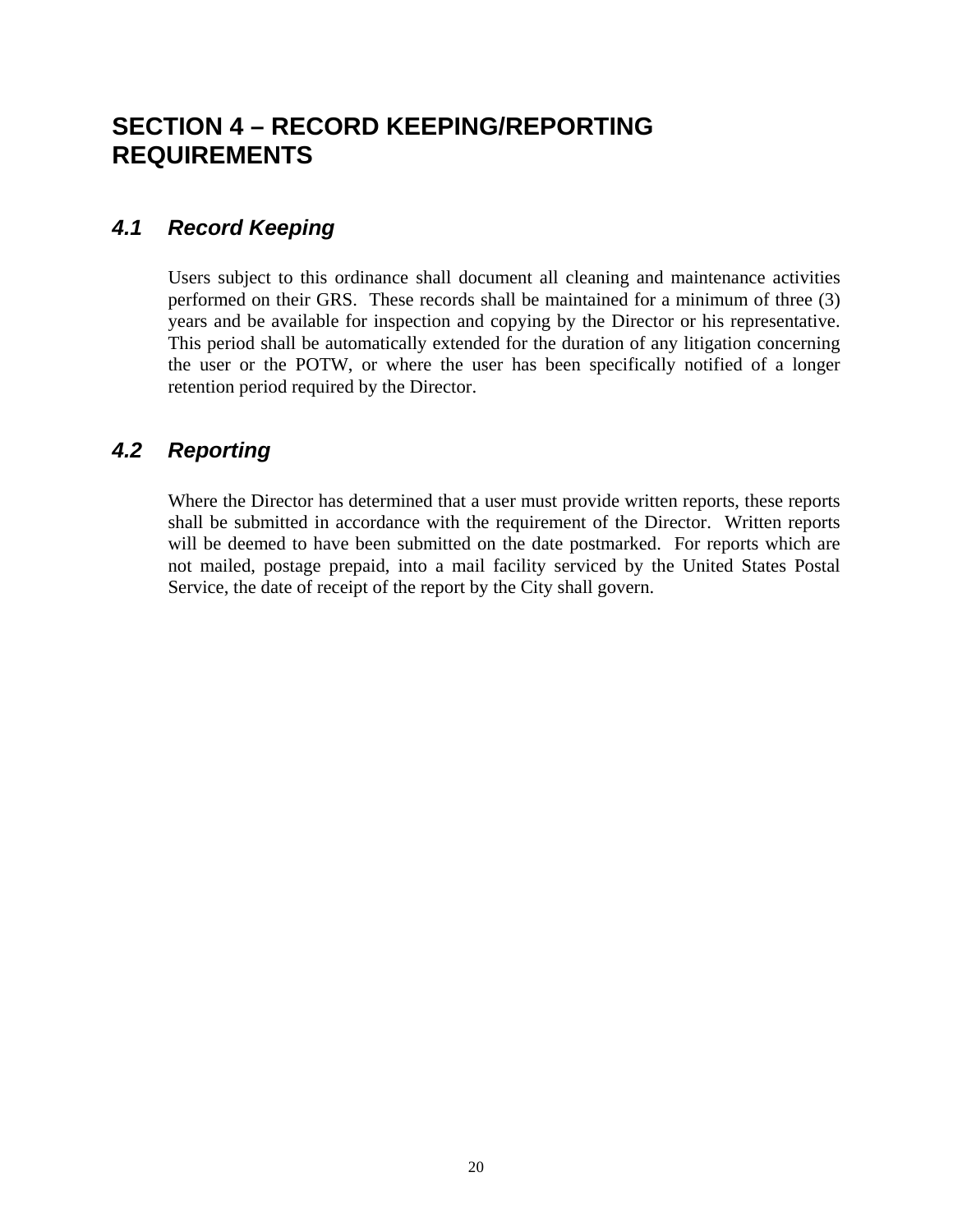## <span id="page-24-0"></span>**SECTION 5 - CONFIDENTIAL INFORMATION**

Information and data on a user obtained from reports, surveys, wastewater discharge permit applications, wastewater discharge permits, and monitoring programs, and from City inspection and sampling activities, shall be available to the public without restriction, unless the user specifically requests, and is able to demonstrate to the satisfaction of the City, that the release of such information would divulge information, processes or methods of production that are exempt from disclosure under the Public Records at Chapter 42.56 RCW, or as hereafter amended.

When requested and demonstrated by the user furnishing a report that such information should be held confidential, the City shall make reasonable efforts to protect the portions of a report which might disclose trade secrets or secret processes from inspection by the public, but shall be made available immediately upon request to governmental agencies for uses related to the NPDES program or pretreatment program, and in enforcement proceedings involving the person furnishing the report.

Wastewater constituents and characteristics and other "effluent data" as defined by 40 CFR 2.302 will not be recognized as confidential information and will be available to the public without restriction.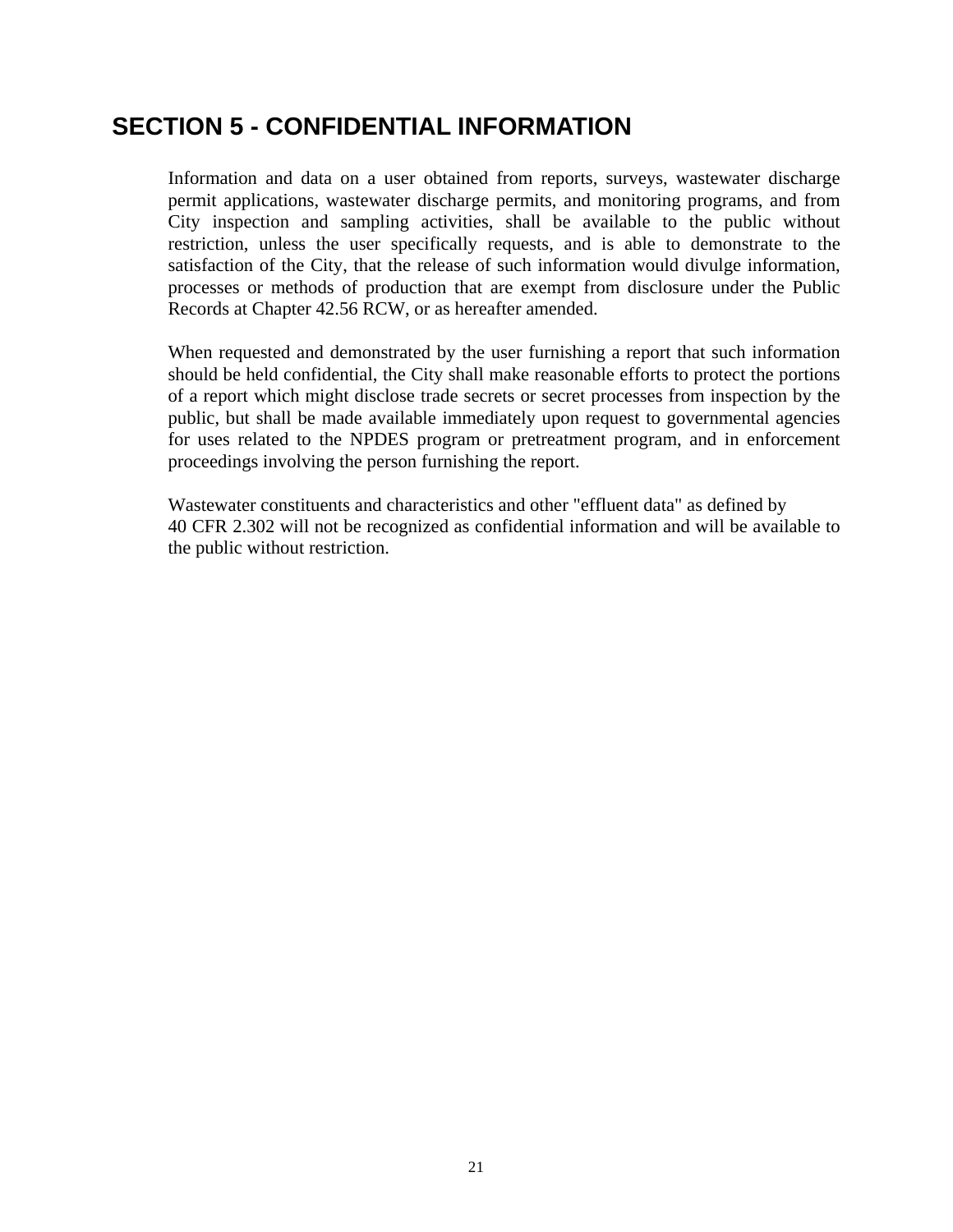## <span id="page-25-0"></span>**SECTION 6 - ADMINISTRATIVE ENFORCEMENT REMEDIES**

#### *6.1 Notification of Violation (Notice of Violation, NOV)*

When the Director finds that a user has violated (or continues to violate) any provision of this ordinance, a wastewater discharge permit or order issued hereunder, or any other pretreatment standard or requirement, the Director may serve upon that user a written Notice of Violation. The Director may select any means of service which is reasonable under the circumstances.

Within seven calendar (7) days of the receipt of this notice, an explanation of the violation and a plan for the satisfactory correction and prevention thereof, to include specific required actions, shall be submitted by the user to the Director. Submission of this plan in no way relieves the user of liability for any violations occurring before or after receipt of the Notice of Violation. Nothing in this section shall limit the authority of the City to take any action, including emergency actions or any other enforcement action, without first issuing a Notice of Violation.

#### *6.2 Consent Orders*

The Director may enter into Consent Orders, assurances of voluntary compliance, or other similar documents establishing an agreement with any user responsible for noncompliance. Such documents will include specific action to be taken by the user to correct the non-compliance within a time period specified by the document. Such documents shall have the same force and effect as the administrative orders issued pursuant to Sections 6.4 and 6.5 of this ordinance and shall be judicially enforceable. Use of a Consent Order shall not be a bar against, or prerequisite for, taking any other action against the user.

#### *6.3 Show Cause Hearing*

The Director may order a user which has violated or continues to violate, any provision of this ordinance, a wastewater discharge permit or order issued hereunder, or any other pretreatment standard or requirement, to appear before the Director and show cause why a proposed enforcement action should not be taken. Notice shall be served on the user specifying the time and place for the hearing, the proposed enforcement action, the reasons for such action, and a request that the user show cause why the proposed enforcement action should not be taken. The notice of the hearing shall be served personally or by registered or certified mail (return receipt requested) at least ten business (10) days prior to the hearing. Such notice may be served on any authorized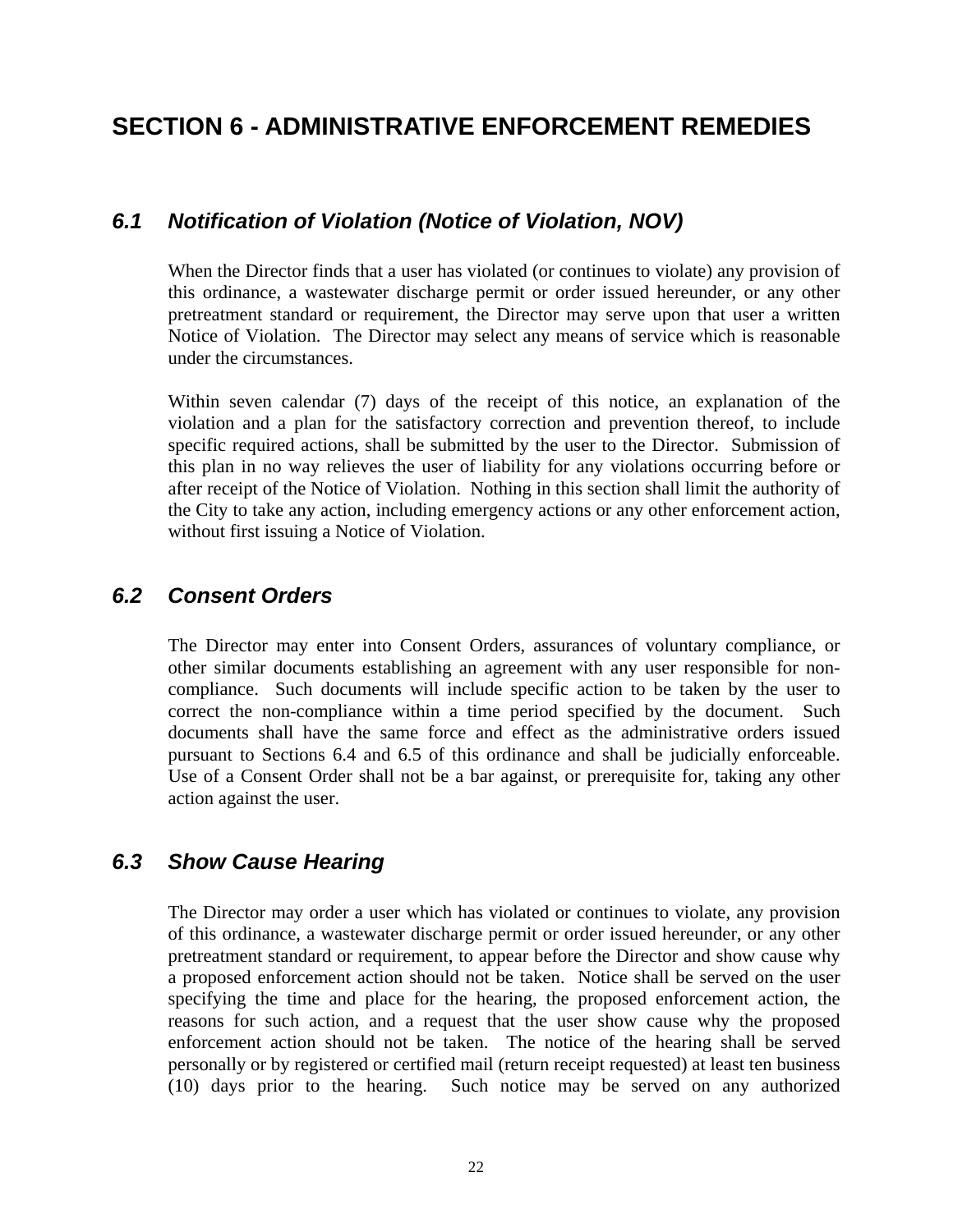<span id="page-26-0"></span>representative of the user. A show cause hearing shall not be a bar against, or prerequisite for, taking any other action against the user.

#### *6.4 Compliance Orders*

When the Director finds that a user has violated or continues to violate any provision of this ordinance, a wastewater discharge permit or order issued hereunder, or any other pretreatment standard or requirement, the Director may issue an order to the user responsible for the discharge directing that the user come into compliance within a time specified in the order. Compliance Orders may require users to refrain from certain activities, install additional pretreatment equipment, increase self monitoring, use best management practices designed to minimize the amount of pollutants discharged to the sewer. If the user does not come into compliance within the time specified in the order, sewer service may be discontinued. Issuance of a compliance order shall not be a bar against, or a prerequisite for, taking any other action against the user.

#### *6.5 Cease and Desist Orders*

When the Director finds that a user has violated (or continues to violate) any provision of this ordinance, a wastewater discharge permit or order issued hereunder, or any other pretreatment standard or requirement, or that the user's past violations are likely to recur, the Director may issue an order to the user directing it to cease and desist all such violations and directing the user to:

- A. Immediately comply with all requirements; and
- B. Take such appropriate remedial or preventive action as may be needed to properly address a continuing or threatened violation, including halting operations and/or terminating the discharge.

Issuance of a cease and desist order shall not be a bar against, or a prerequisite for, taking any other action against the user.

#### *6.6 Administrative Fines*

 A. When the Director finds that a user has violated or continues to violate any provision of this ordinance, a wastewater discharge permit or order issued hereunder, or any other pretreatment standard or requirement, the Director may fine such user in an amount not less than \$250 and not to exceed \$10,000. Such fines shall be assessed on a per violation, per day basis. In the case of monthly or other long term average discharge limits, fines shall be assessed for each day during the period of violation. Said Administrative fines shall constitute a sewer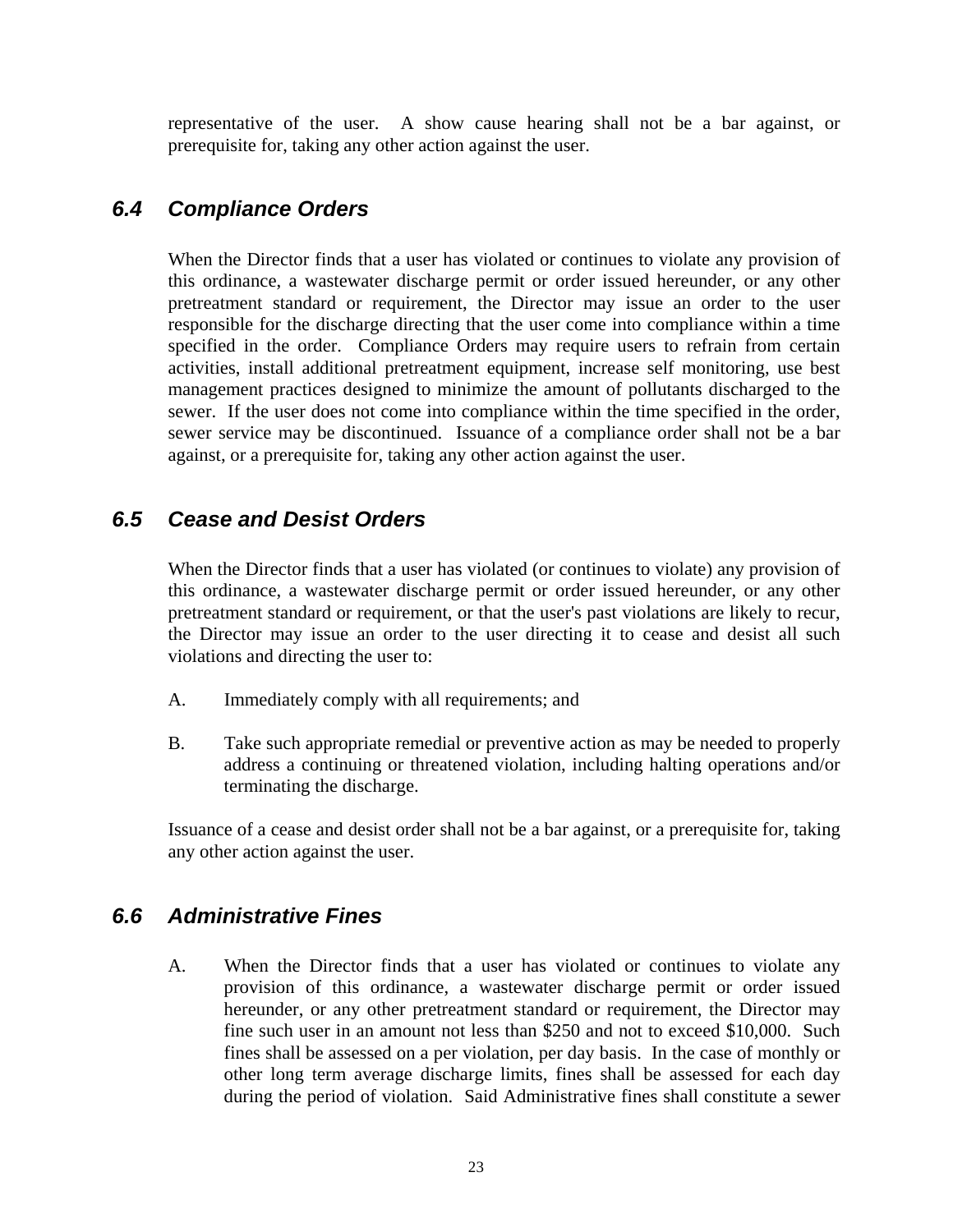service surcharge, and upon assessment, shall be subject to collection in the same manner as all other sewer utility rates, charges and penalties.

- <span id="page-27-0"></span> B. Unless other arrangements have been made with, and authorized by the Director, unpaid charges, fines, and penalties shall accrue thereafter at a rate of one percent (1%) per month. After 90 days, if charges, fines, and penalties have not been paid, the City may revoke the user's discharge permit.
- C. Users desiring to appeal and dispute such fines must file a written request for the Director to reconsider the fine along with full payment of the fine amount within ten calendar (10) days of being notified of the fine. Upon receipt of a timely appeal, the Director shall set a date and time for an appeal hearing, but in no case shall the hearing be set more than thirty business (30) days from the receipt of the timely notice of appeal. The appellant shall be notified in writing of the date, time, and place for the appeal hearing. The Director or his/her designee shall serve as the Hearing Examiner. In the event the user's appeal is successful, any payments made shall be returned to the user. Affirmation or modification of an administrative fine by the Public Works Director shall relate back to the original date of assessment.

The City shall recover the costs of preparing administrative enforcement actions, such as notices and orders, including the cost of additional inspections, sampling and analysis, and may add them to the fine.

- D. Issuance of an administrative fine shall not be a bar against, or a prerequisite for, taking any other action against the user.
- E. Users seeking judicial review of administrative fines must do so by filing a Petition for Review in the Snohomish County Superior Court within thirty calendar (30) days of the decision of the Director.

#### *6.7 Emergency Suspensions*

 The Director may immediately suspend a user's discharge (after informal notice to the user) whenever such suspension is necessary to stop an actual or threatened discharge which reasonably appears to present or cause an imminent or substantial endangerment to the health or welfare of persons.

The Director may also immediately suspend a user's discharge (after informal notice and opportunity to respond) that threatens to interfere with the operation of the POTW, or which presents or may present an endangerment to the environment.

 A. Any user notified of a suspension of its discharge shall immediately stop or eliminate its contribution. In the event of a user's failure to immediately comply voluntarily with the suspension order, the Director shall take such steps as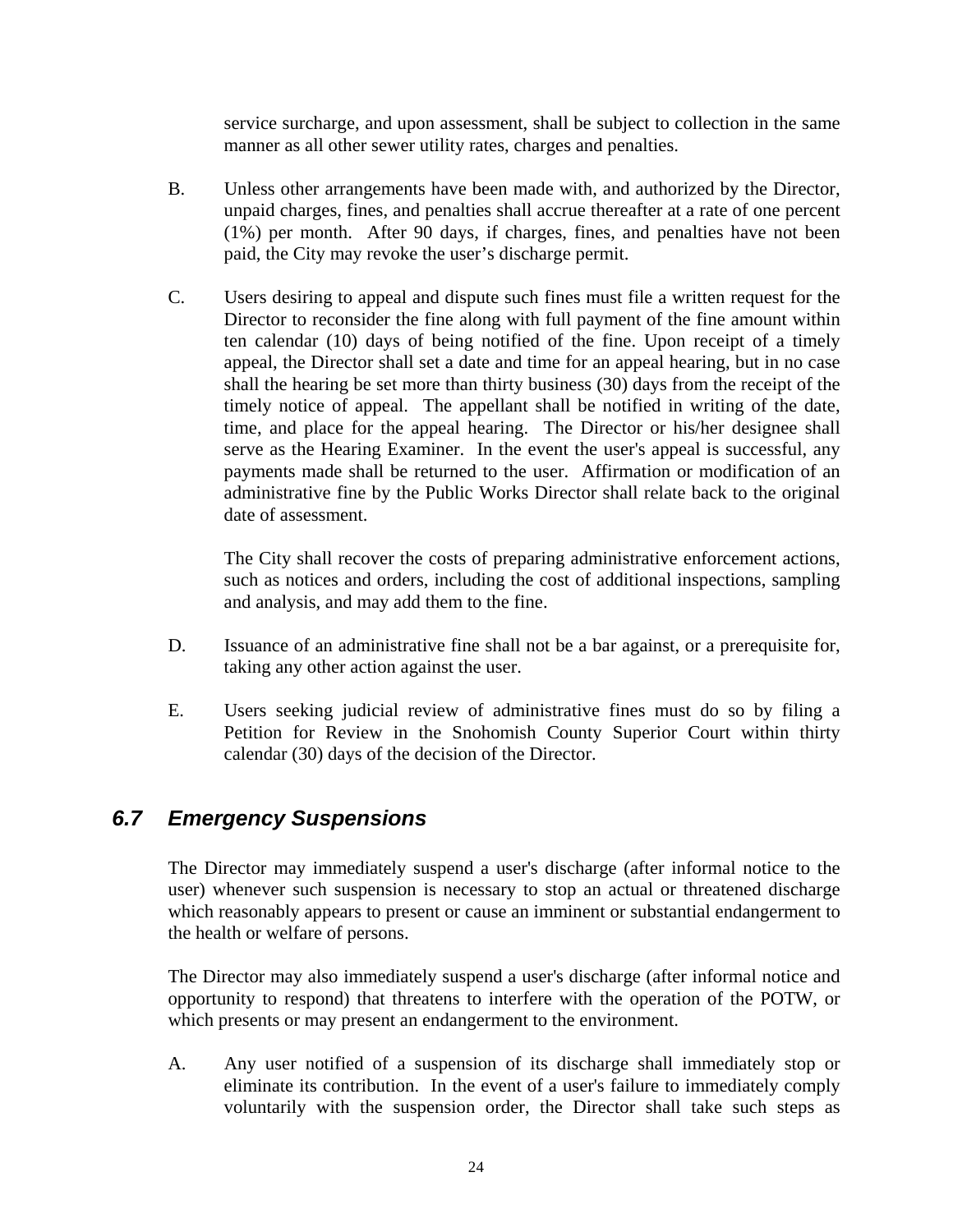<span id="page-28-0"></span>deemed necessary, including immediate severance of the sewer connection, to prevent or minimize damage to the POTW, its receiving stream, or endangerment to any individuals.

The Director may allow the user to recommence its discharge when the user has demonstrated to the satisfaction of the City that the period of endangerment has passed. If the Director does not allow the user to recommence its discharge within 15 days of the emergency suspension, the Director shall initiate termination proceedings pursuant to Section 6.8 of this ordinance.

 B. A user that is responsible, in whole or in part, for any discharge presenting imminent endangerment shall submit a detailed written statement, describing the causes of the harmful contribution and the measures taken to prevent any future occurrence, to the Director prior to the date of any show cause or termination hearing under Sections 9.3 and 9.8 of this ordinance.

Nothing in this section shall be interpreted as requiring a hearing prior to any emergency suspension under this section.

### *6.8 Termination of Discharge (Non-Emergency)*

Any user that violates the following conditions is subject to discharge termination:

- A. Violation of wastewater discharge permit conditions;
- B. Failure to accurately report the wastewater constituents and characteristics of its discharge;
- C. Failure to report significant changes in operations or wastewater volume, constituents and characteristics prior to discharge;
- D. Refusal of reasonable access to the user's premises for the purpose of inspection, monitoring or sampling; or
- E. Violation of the pretreatment standards in Section 2 of this ordinance.

 Such user will be notified of the proposed termination of its discharge and be offered an opportunity for hearing pursuant to Section 6.9 of this ordinance to dispute the proposed termination action. Initiation of a termination proceeding by the City shall not be a bar to, or a prerequisite for, taking any other action against the user.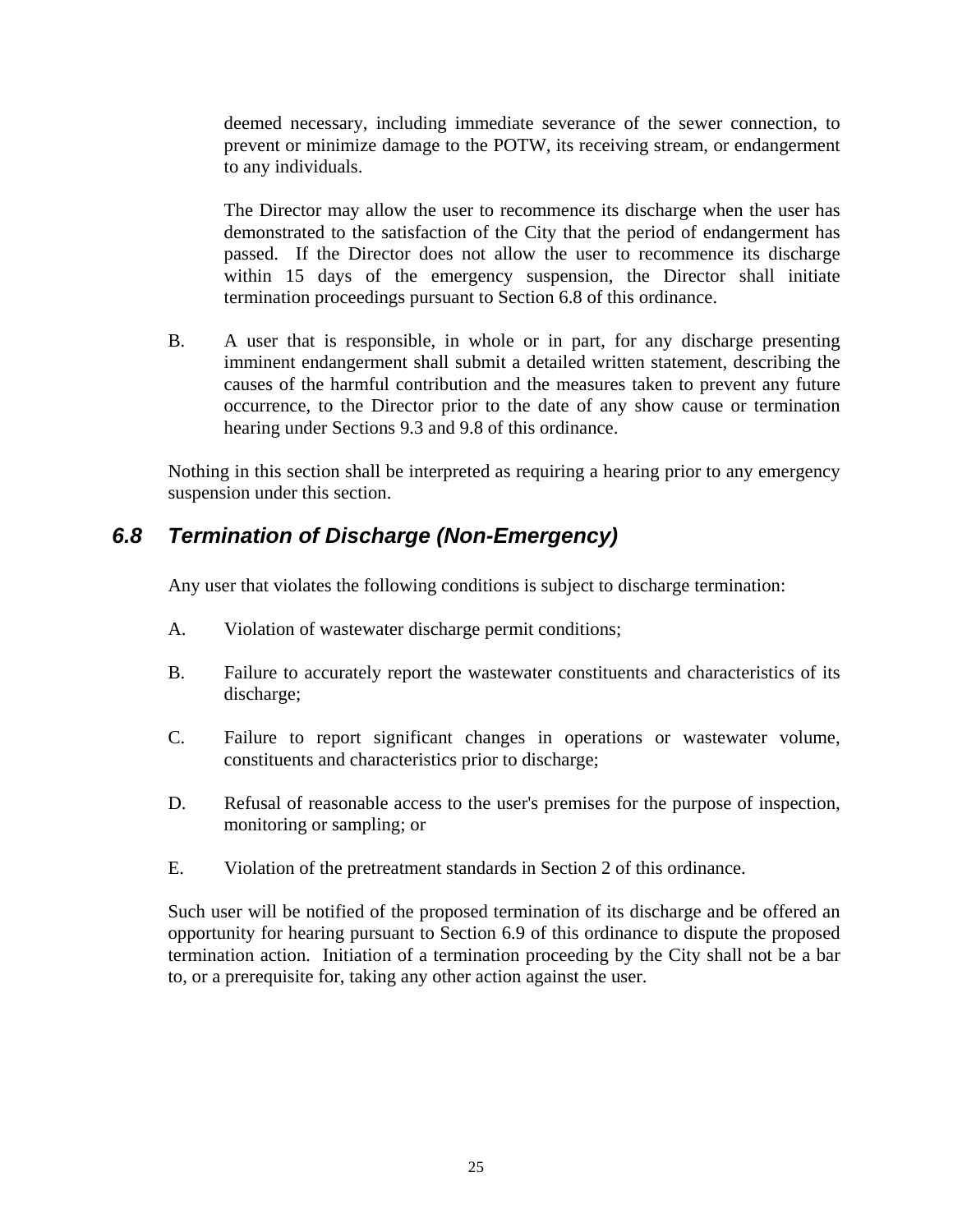#### <span id="page-29-0"></span>*6.9 Appeal Procedures*

#### A. Appeals.

- 1. Any user who has been subject to an enforcement action by the City and who seeks to dispute a Notice of Violation, order, fine, or other action of the Director may file an appeal. No other person may appeal an enforcement action.
- 2. The notice of appeal must be filed in writing and received by the Director, in writing, within ten (10) calendar days of the receipt of the disputed action or proposed action. If the notice of appeal is not received by the Director within the 10 day period, the right to an appeal is waived. The notice of appeal shall state with particularity the basis upon which the appellant is disputing the action taken or proposed to be taken.
- 3. Upon receipt of a timely notice of appeal, the Director shall set a date and time for an appeal hearing, but in no case shall the hearing be set more than sixty (60) days from the receipt of the timely notice of appeal. The appellant shall be notified in writing of the date, time, and place for the appeal hearing. The Director or his/her designee shall serve as the hearing examiner and be the presiding officer at the hearing.
- B. Appeal Hearing.
- 1. Content of Notice of hearing. The notice of hearing shall include:

(a) Names and mailing addresses of all parties to whom notice is being given, and if known, the names and addresses of their representatives;

(b) If the City intends to appear, the mailing address and telephone number of the office designated to represent the City in the proceeding;

(c) The official file or other reference number and name of proceeding;

(d) The name, official title, mailing address and telephone number of the presiding officer, if known;

(e) A statement of the time, place and nature of the proceeding;

(f) A statement of the legal authority and jurisdiction under which the hearing is to be held;

(g) A reference to the particular section of the ordinance or regulations involved;

(h) A short and plain statement of the matters asserted by the agency; and

(i) A statement that a party who fails to attend or participate in a hearing or other stage of an appeal hearing may be held in default.

 2. Procedures at hearing. The hearing examiner/presiding officer, who may be the Director or his or her designee, shall regulate the course of the hearing. The presiding officer shall afford to all parties the opportunity to respond, present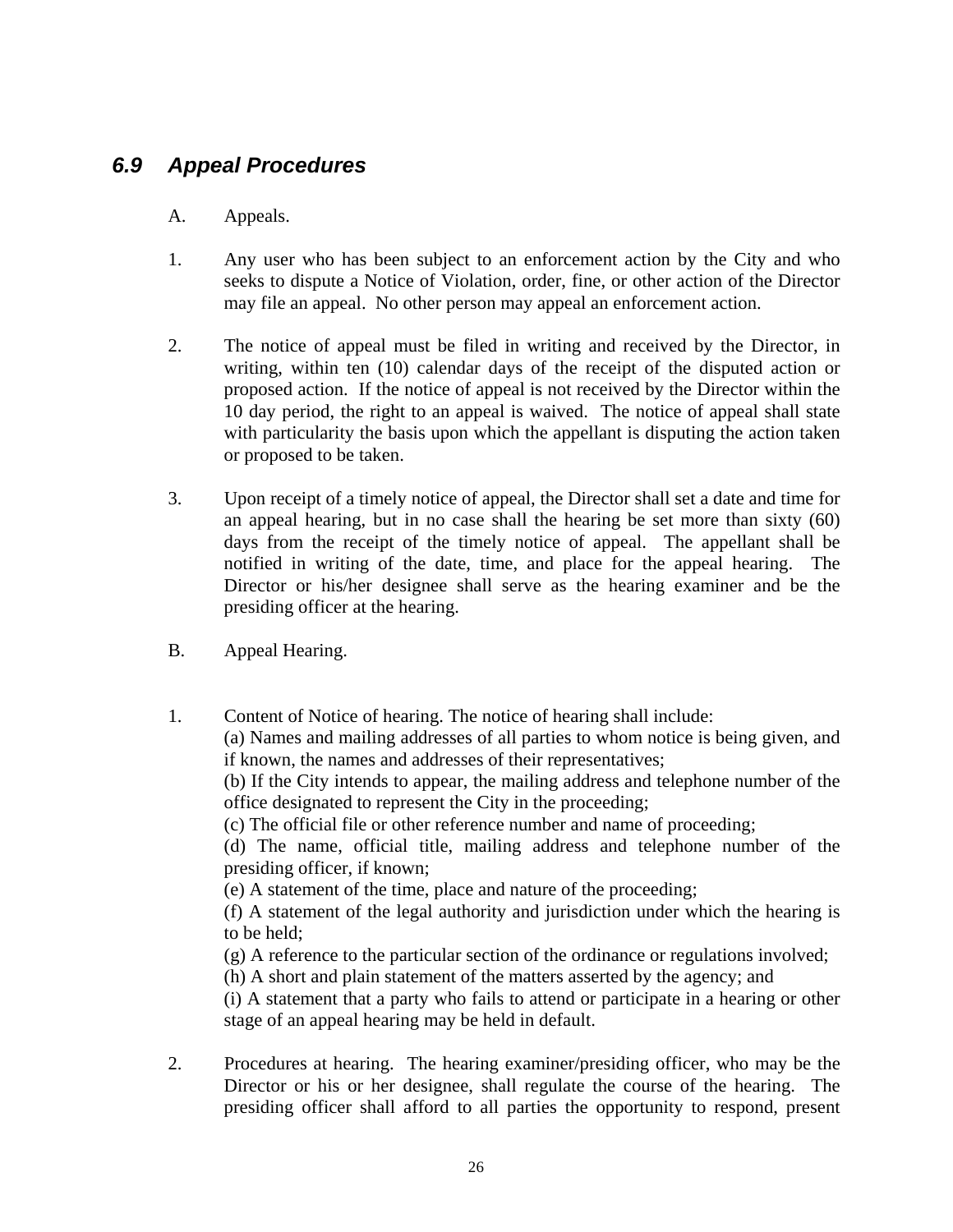evidence and argument, conduct cross-examination, and submit rebuttal evidence; provided, however, the presiding officer may control the manner and extent of cross-examinations and rebuttal. In the discretion of the presiding officer, all or part of the hearing may be conducted by telephone or other electronic means as long as each party in the hearing has an opportunity to effectively participate and hear.

- 3. Rules of evidence. Evidence, including hearsay evidence, is admissible if in the judgment of the presiding officer it is the kind of evidence on which reasonably prudent persons are accustomed to rely in the conduct of their affairs. The presiding officer shall exclude evidence that is excludable on constitutional or statutory grounds or on the basis of evidentiary privilege recognized in the courts of this state. The presiding officer may exclude evidence that is irrelevant, immaterial, or unduly repetitious. All testimony of parties and witnesses shall be made under oath or affirmation. Documentary evidence may be received in the form of copies or excerpts or by incorporation by reference. Official notice may be taken of (a) any judicially cognizable facts, (b) technical or scientific facts within the City's specialized knowledge, and (c) codes or standards that have been adopted by an agency of the United States, this state or another state, or by a nationally recognized organization or association. A party proposing that official notice be taken may be required to produce a copy of the material to be noticed.
- 4. Default. If a party fails to attend or participate in any stage of a hearing, the presiding officer may serve upon all parties a default or other dispositive order, which shall include a statement of grounds for the order. Within seven (7) calendar days after service of a default order, the party against whom it was entered may file a written motion requesting that the order be vacated, stating the grounds for the motion. If the party against whom the default order is entered fails to timely file a motion to vacate or the motion to vacate is not granted, the default order will be the final decision of the City.
- 5. Burden of proof. The appellant shall have the burden of proof by a preponderance of the evidence.
- C. Appeal Conclusion.

 At the conclusion of the hearing, the hearing examiner shall determine if the disputed action was proper, and shall approve, modify, or rescind the disputed action. The final determination of the hearing examiner shall be in writing, and all parties shall be provided a copy of the final determination. This decision will include findings of fact that are supported by and based on the record. These findings will be entitled to deference on any judicial review.

D. Judicial Review of Appeal.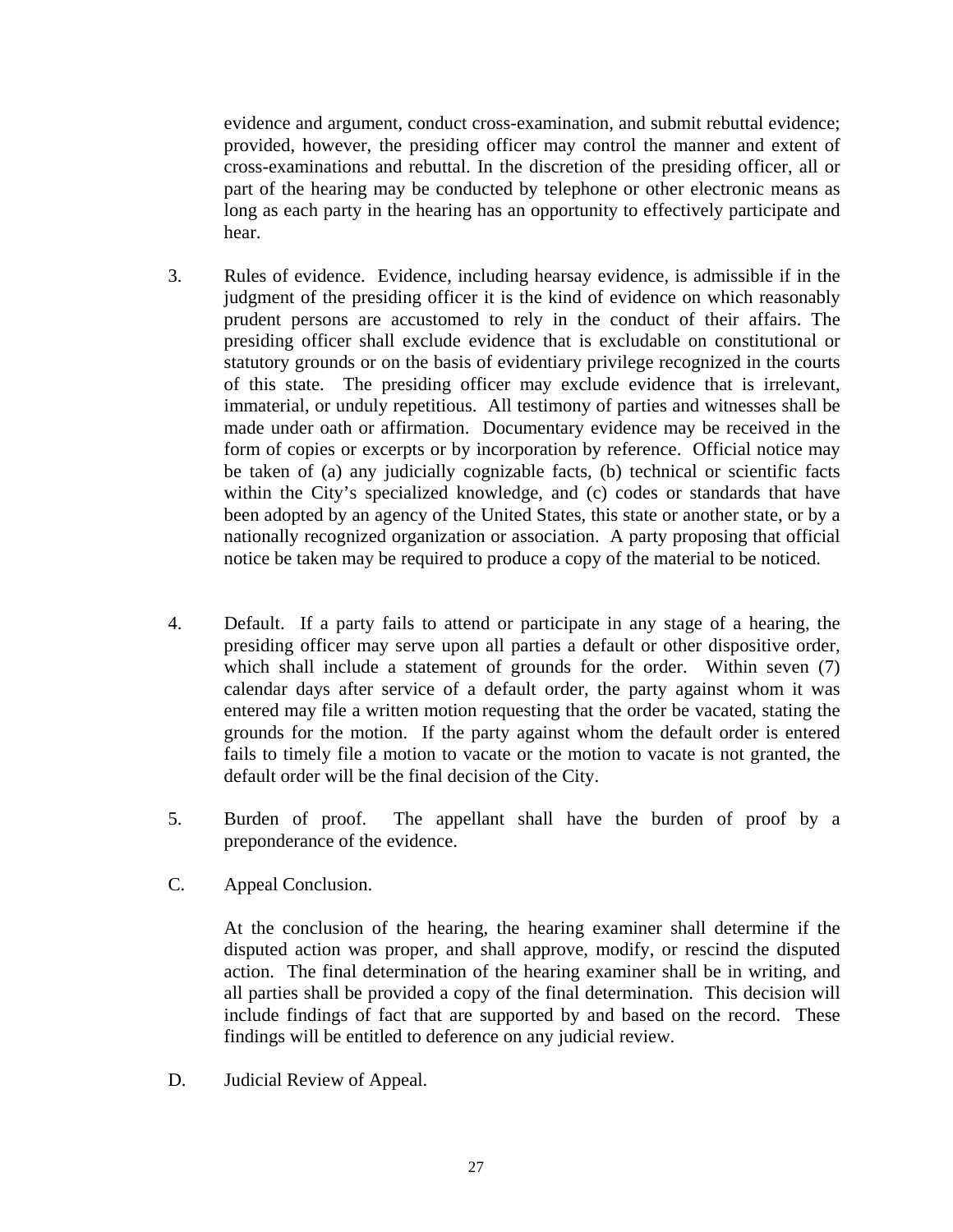- 1. Any party, including the City, the Washington State Department of Ecology, the United States Environmental Protection Agency, or the user/appellant, is entitled to review of the final determination of the hearing examiner in the Snohomish County Superior Court. Provided, that any petition for review shall be filed no later than thirty (30) calendar days after date of the final determination.
- 2. Copies of the petition for review shall be served as in all civil actions.
- 3. The filing of the petition shall not stay enforcement of the final determination except by order of the superior court and on posting of a bond to be determined by the court naming the City as beneficiary.
- 4. The review shall be conducted by the court without a jury. The record shall be satisfied by a narrative report certified by the hearing examiner and no verbatim record of proceedings before the hearing examiner shall be required to be presented to the superior court.
- 5. The court may affirm the final determination or remand the matter for further proceedings before the hearing examiner; or the court may reverse the final determination if the substantial rights of the petitioners may have been prejudiced because the final determination was:
	- i. In violation of constitutional provisions; or
	- ii. In excess of the authority or jurisdiction of the hearing examiner; or
	- iii. Arbitrary and capricious.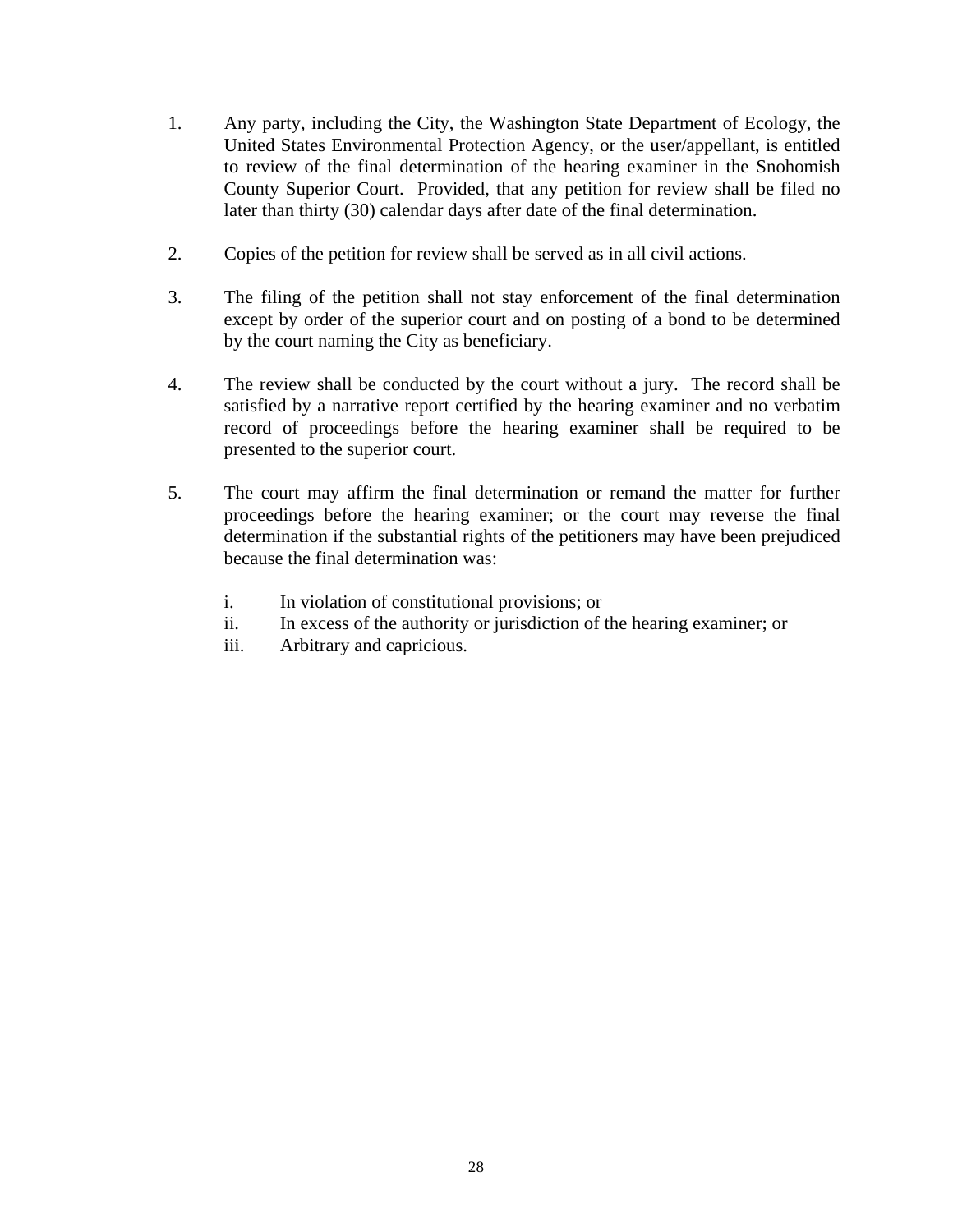# <span id="page-32-0"></span>**SECTION 7 - JUDICIAL ENFORCEMENT REMEDIES**

## *7.1 Injunctive Relief*

 When the Director finds that a user has violated or continues to violate any provision of this ordinance, a wastewater discharge permit, or order issued hereunder, or any other pretreatment standard or requirement, the Director may petition the Snohomish County Superior Court through the City's Attorney for the issuance of a temporary or permanent injunction, as appropriate, which restrains or compels the specific performance of the wastewater discharge permit, order, or other requirement imposed by this ordinance on activities of the user.

 The City may also seek such other action as is appropriate for legal and/or equitable relief, including a requirement for the user to conduct environmental remediation. A petition for injunctive relief shall not be a bar against, or a prerequisite for, taking any other action against a user. Injunctive relief shall be nonexclusive to other remedies available to the City.

## *7.2 Civil Penalties*

- A. A user which has violated or continues to violate any provision of this ordinance, a wastewater discharge permit, or order issued hereunder, or any other pretreatment standard or requirement shall be liable to the City for a maximum civil penalty of \$10,000 per violation, per day. In the case of a monthly or other long-term average discharge limit, penalties shall accrue for each day during the period of the violation.
- B. The Director may recover reasonable attorneys' fees, court costs, and other expenses associated with enforcement activities, including sampling and monitoring expenses, and the cost of any actual damages incurred by the City.
- C. In determining the amount of civil liability, the Court shall take into account all relevant circumstances, including, but not limited to, the extent of harm caused by the violation, the magnitude and duration, any economic benefit gained through the user's violation, corrective actions by the user, the compliance history of the user, and any other factor as justice requires.
- D. Filing a suit for civil penalties shall not be a bar against, or a prerequisite for taking any other action against a user.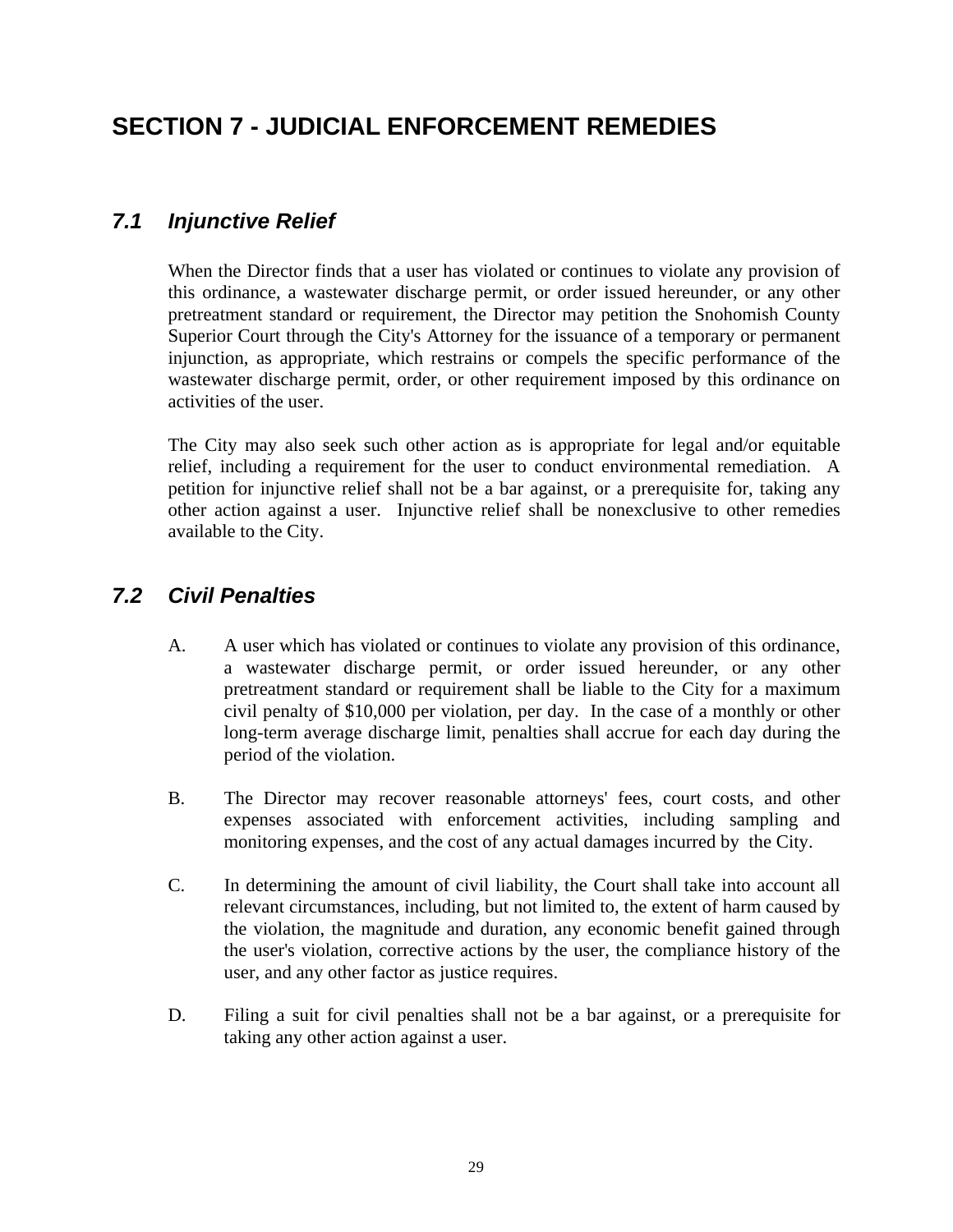### <span id="page-33-0"></span>*7.3 Criminal Prosecution*

- A. A user who violates any provision of this ordinance, a wastewater discharge permit, or order issued hereunder, or any other pretreatment standard or requirement shall, upon conviction, be guilty of a gross misdemeanor, punishable by a fine of not more than \$5,000 and/or one year in jail. Each day a violation occurs shall constitute a separate offense.
- B. A user who introduces any substance into the POTW which causes personal injury or property damage shall, upon conviction, be guilty of a gross misdemeanor and be subject to a penalty of not more than \$5,000 and/or one year in jail. Each day a violation occurs shall constitute a separate offense. This penalty shall be in addition to any other cause of action for personal injury or property damage available under State law.
- C. A user who knowingly makes any false statements, representations, or certifications in any application, record, report, plan, or other documentation filed, or required to be maintained, pursuant to this ordinance, wastewater discharge permit, or order issued hereunder, or who falsifies, tampers with, or knowingly renders inaccurate any monitoring device or method required under this ordinance shall, upon conviction, be guilty of a gross misdemeanor, and punished by a fine of not more than \$5,000 and/or one year in jail. Each day a violation occurs shall constitute a separate offense.

In addition, the user shall be subject to:

- 1) the provisions of 18 USC Section 1001 relating to fraud and false statements;
- 2) the provisions of Sections 309 (c) 4 of the Clean Water Act, as amended governing false statements, representation, or certification; and
- 3) the provision of Section 309 (c) (6) of the Clean Water Act, regarding responsible corporate officers.

### *7.4 Remedies Non-exclusive*

 The provisions in Sections 6 through 9 of this ordinance are not exclusive remedies. The City reserves the right to take any, all, or any combination of these actions against a noncompliant user. Enforcement of pretreatment violations will generally be in accordance with the City's enforcement response plan. However, the City reserves the right to take other action against any user when the circumstances warrant. Further, the City is empowered to take more than one enforcement action against any non-compliant user. These actions may be taken concurrently.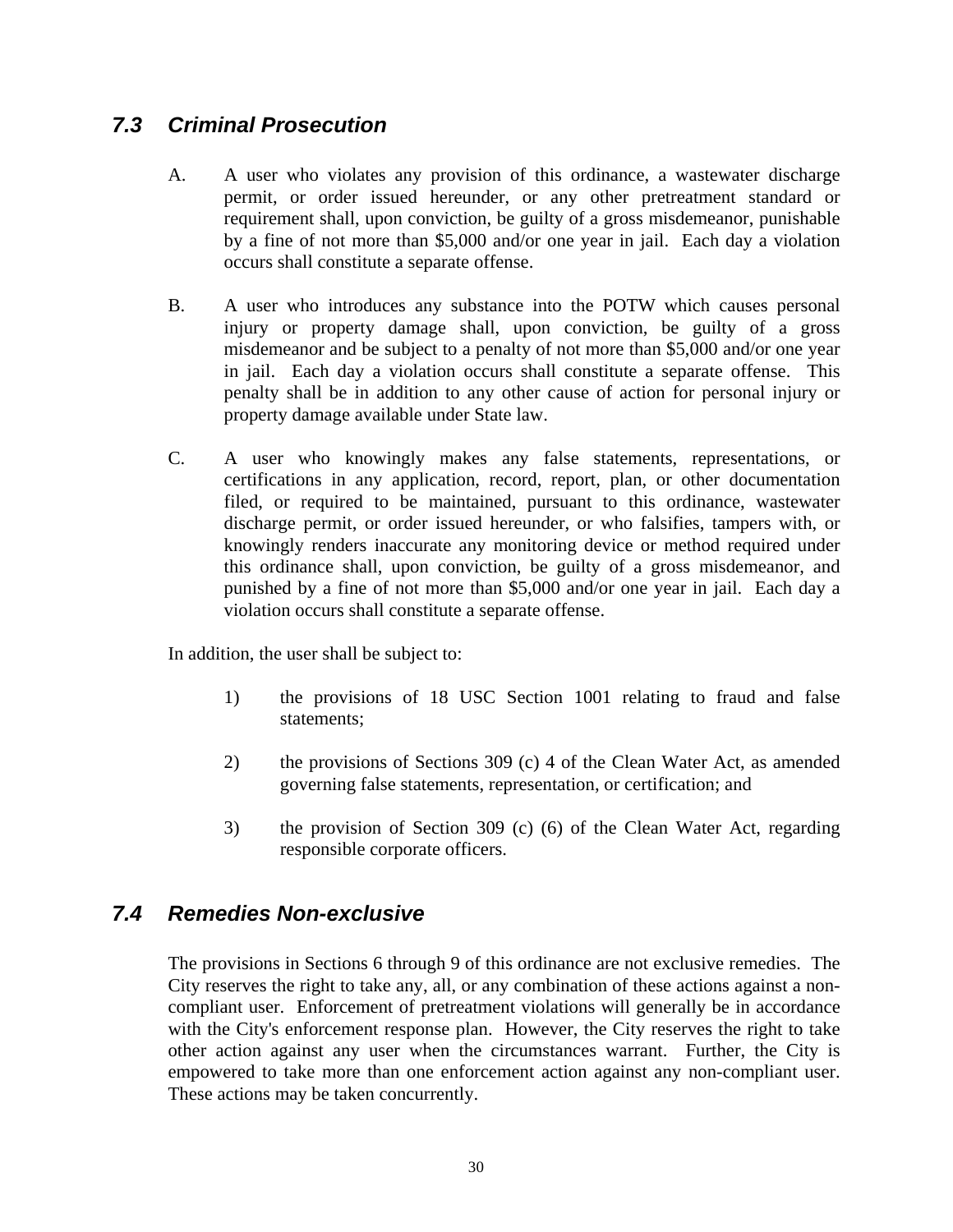## <span id="page-34-0"></span>**SECTION 8 - SUPPLEMENTAL ENFORCEMENT ACTION**

#### *8.1 Performance Bonds*

 The Director may decline to issue or reissue a wastewater discharge permit to any user which has failed to comply with any provision of this ordinance, a previous wastewater discharge permit or order issued hereunder, or any other pretreatment standard or requirement unless such user first files a satisfactory bond, payable to the City, in a sum not to exceed a value determined by the Director to be necessary to achieve consistent compliance.

#### *8.2 Financial Assurances*

 The Director may decline to issue or reissue a wastewater discharge permit to any user which has failed to comply with any provision of this ordinance, a previous wastewater discharge permit or order issued hereunder, or any other pretreatment standard or requirement, unless the user first submits proof that it has obtained financial assurances sufficient to meet pretreatment requirements, and/or restore or repair damage to the POTW caused by its discharge.

#### *8.3 Service Severance*

 Whenever a user has violated or continues to violate any provision of this ordinance, a wastewater discharge permit or order issued hereunder, or any other pretreatment standard or requirement, water and/or sewer service to the user may be severed. Service will only recommence, at the user's expense, after it has satisfactorily demonstrated its ability to comply.

#### *8.4 Public Nuisances*

 A violation of any provision of this ordinance, wastewater discharge permit, or order issued hereunder, or any other pretreatment standard or requirement, is hereby declared a public nuisance and shall be corrected or abated as directed by the Director.

#### *8.5 Contractor Listing*

 Users which have not achieved compliance with applicable pretreatment standards and requirements are not eligible to receive a contractual award for the sale of goods or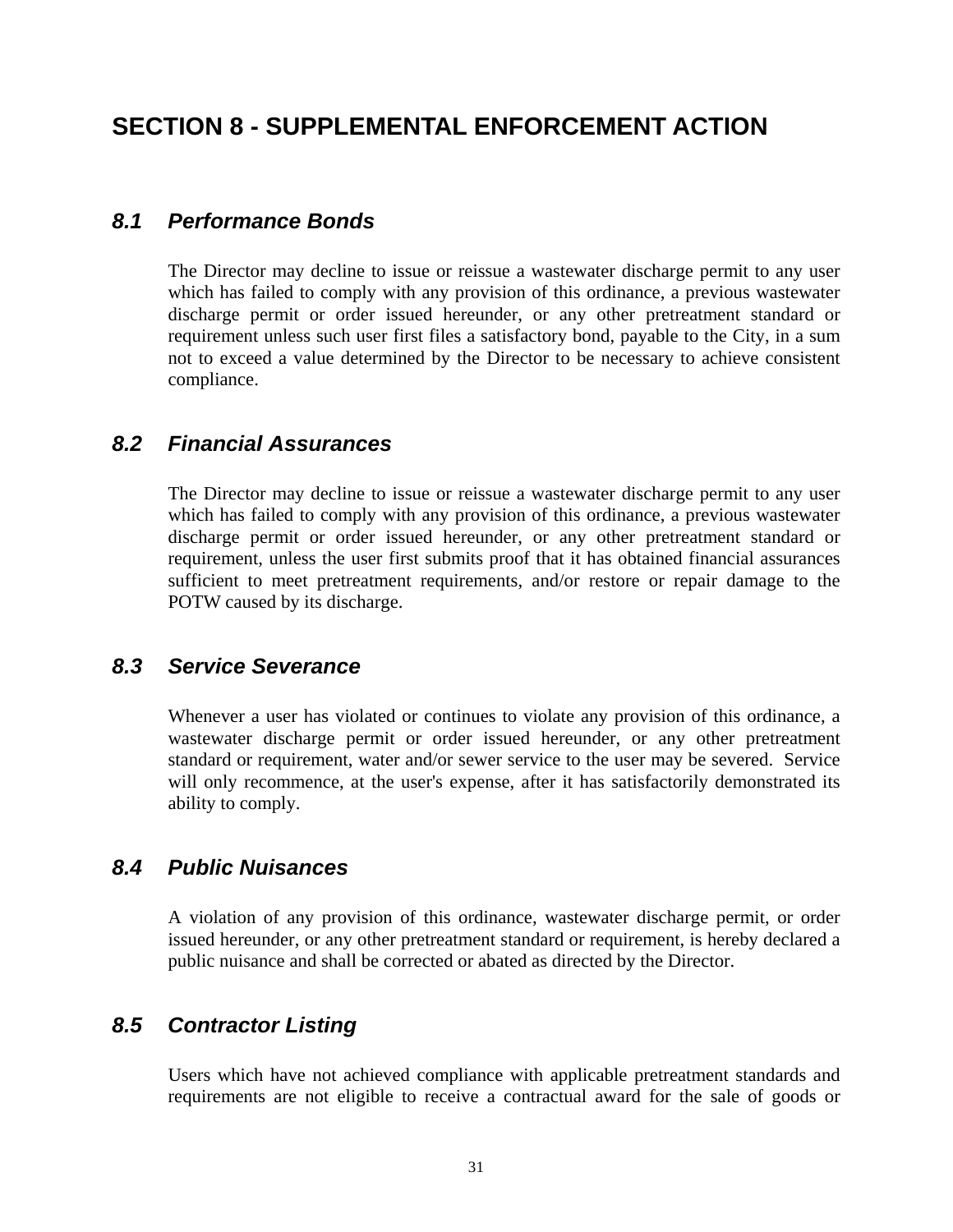<span id="page-35-0"></span>services to the City. Existing contracts for the sale of goods or services to the City held by a user found to be in significant non-compliance with pretreatment standards or requirements may be terminated at the discretion of the City.

#### *8.6 Publication of Violations and/or Enforcement Actions.*

 The Director may publish violations and/or enforcement actions at any time, where monetary fines may be inappropriate in gaining compliance, or in addition to monetary fines. Violations and/or enforcement actions may also be published when the Director feels that public notice should be made, or at other appropriate times. The cost of such publications will be recovered from the user.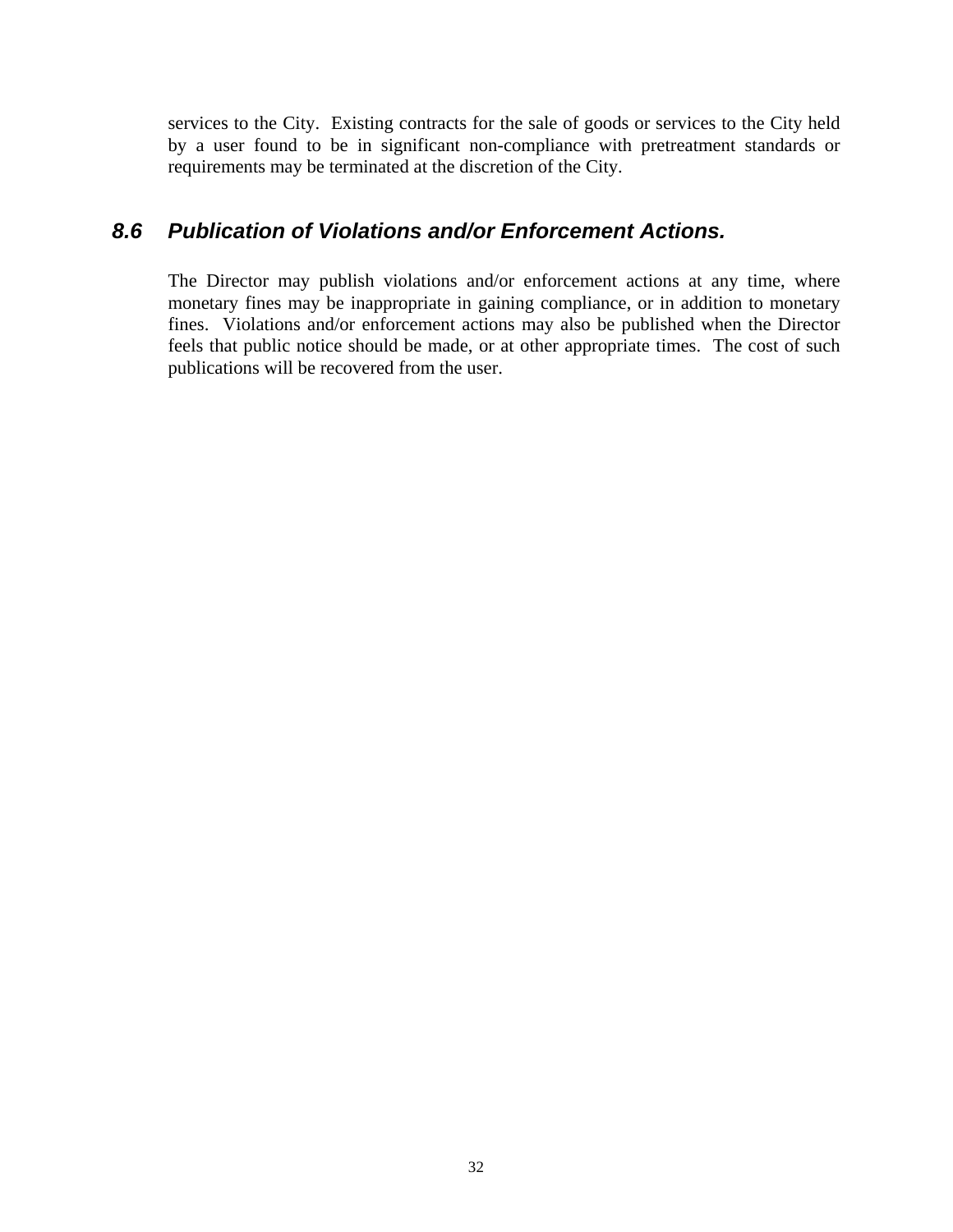# <span id="page-36-0"></span>**SECTION 9 - AFFIRMATIVE DEFENSES TO DISCHARGE VIOLATIONS**

#### *9.1 Upset*

- A. For the purposes of this section, "upset" means an exceptional incident in which there is unintentional and temporary non-compliance with applicable pretreatment standards because of factors beyond the reasonable control of the user. An upset does not include non-compliance to the extent caused by operational error, improperly designed treatment facilities, inadequate treatment facilities, lack of preventive maintenance, or careless or improper operation.
- B. An upset shall constitute an affirmative defense to an action brought for noncompliance with applicable pretreatment standards if the requirements of paragraph (C) are met.
- C. A user who wishes to establish the affirmative defense of upset shall demonstrate, through properly signed, contemporaneous operating logs, or other relevant evidence that:
	- (1) An upset occurred and the user can identify the cause(s) of the upset;
	- (2) The facility was at the time being operated in a prudent and workman-like manner and in compliance with applicable operation and maintenance procedures; and
	- (3) The user has submitted the following information to the POTW and treatment plant operator within twenty four (24) hours of becoming aware of the upset (if this information is provided orally, a written submission must be provided within five (5) days):
		- (a) A description of the indirect discharge and cause of noncompliance;
		- (b) The period of non-compliance, including exact dates and times or, if not corrected, the anticipated time the non-compliance is expected to continue; and
		- (c) Steps being taken and/or planned to reduce, eliminate, and prevent recurrence of the non-compliance.
- D. In any enforcement proceeding, the user seeking to establish the occurrence of an upset shall have the burden of proof.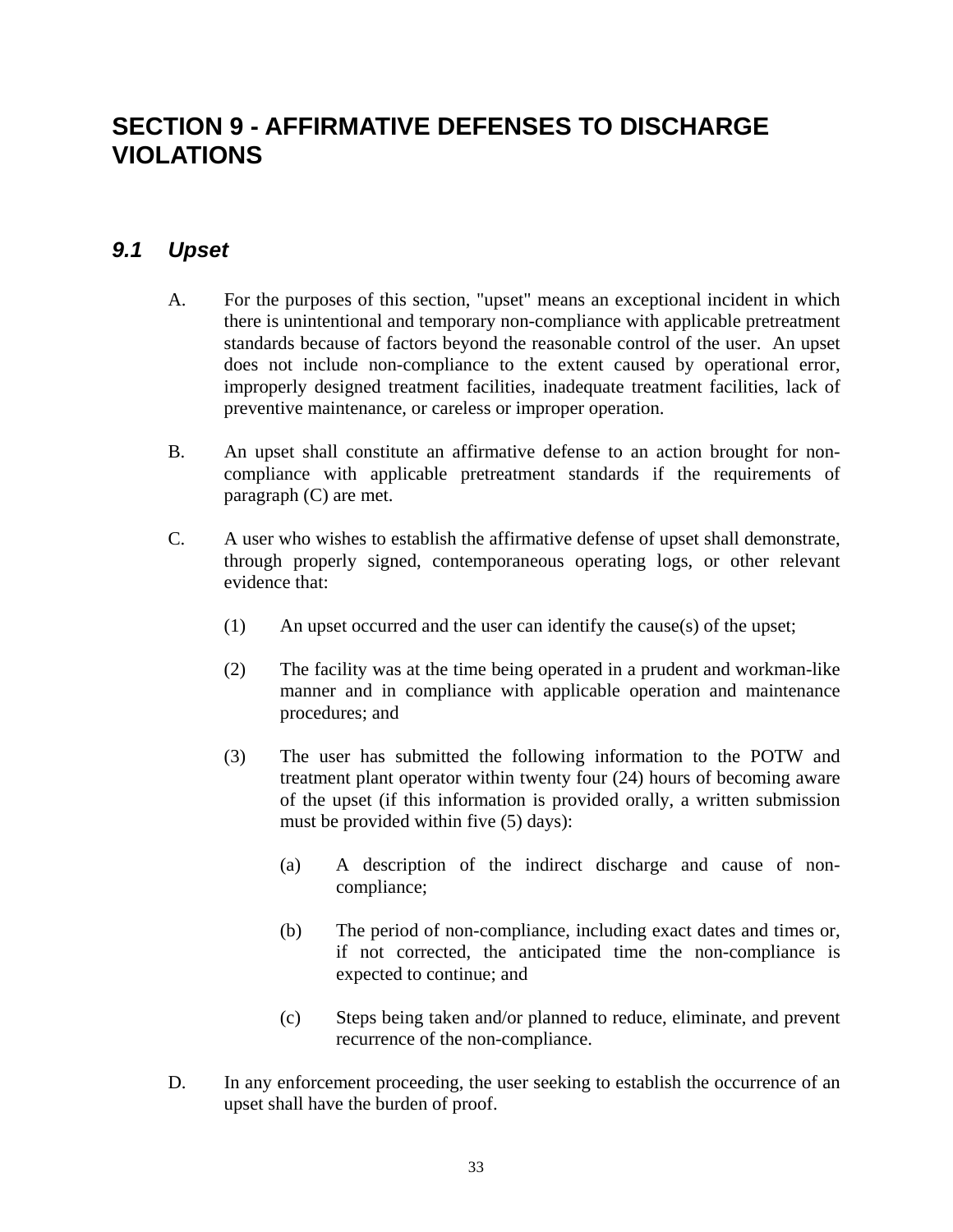- <span id="page-37-0"></span> E. A User may appeal any enforcement action due to an upset as provided under Section 6.9 of this ordinance.
- F. Users shall control production of all discharges to the extent necessary to maintain compliance with applicable pretreatment standards upon reduction, loss, or failure of its treatment facility until the facility is restored or an alternative method of treatment is provided. This requirement applies in the situation where, among other things, the primary source of power of the treatment facility is reduced, lost, or fails.

### *9.2 Prohibited Discharge Standards*

 A user shall have an affirmative defense to an enforcement action brought against it for non-compliance with the prohibitions in Section 2.1 A and B (3) through (7) if it can prove that it did not know, or have reason to know, that its discharge, alone or in conjunction with discharges from other sources, would cause pass through or interference and that either: (a) a local limit exists for each pollutant discharged and the user was in compliance with each limit directly prior to, and during, the pass through or interference; or (b) no local limit exists, but the discharge did not change substantially in nature or constituents from the user's prior discharge when the City was regularly in compliance with its NPDES permit, and in the case of interference, was in compliance with applicable sludge use or disposal requirements.

#### *9.3 Bypass*

- A. For the purposes of this section,
	- (1) "Bypass" means the intentional diversion of wastestreams from any portion of a user's treatment facility.
	- (2) "Severe property damage" means substantial physical damage to property, damage to the treatment facilities which causes them to become inoperable, or substantial and permanent loss of natural resources which can reasonably be expected to occur in the absence of a bypass. Severe property damage does not mean economic loss caused by delays in production.
- B. A user may allow any bypass to occur which does not cause applicable pretreatment standards or requirements to be violated, but only if it also is for essential maintenance to assure efficient operation. These bypasses are not subject to the provision of paragraphs (C) and (D) of this section.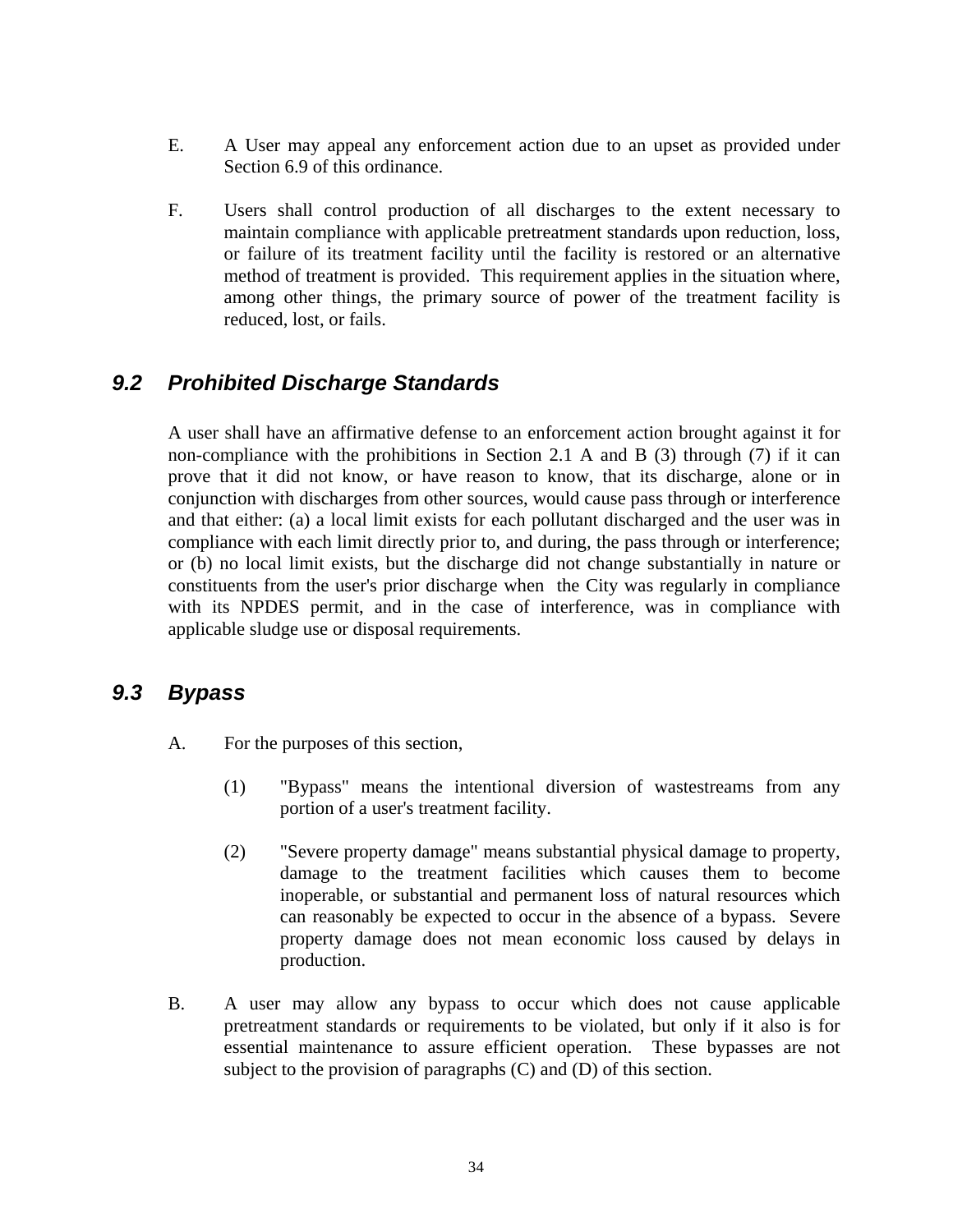- C. (1) If a user knows in advance of the need for a bypass, it shall submit prior notice to the POTW, at least ten (10) days before the date of the bypass, if possible.
	- (2) A user shall submit oral notice to the City of an unanticipated bypass that exceeds applicable pretreatment standards within twenty four (24) hours from the time it becomes aware of the bypass. A written submission shall also be provided within five (5) days of the time the user becomes aware of the bypass. The written submission shall contain a description of the bypass and its cause; the duration of the bypass, including exact dates and times, and, if the bypass has not been corrected, the anticipated time it is expected to continue; and steps taken or planned to reduce, eliminate, and prevent reoccurrence of the bypass. The POTW may waive the written report on a case-by-case basis if the oral report has been received within twenty four (24) hours.
- D. (1) Bypass is prohibited, and the POTW may take an enforcement action against a user for a bypass, unless
	- (a) Bypass was unavoidable to prevent loss of life, personal injury, or severe property damage;
	- (b) There were no feasible alternatives to the bypass, such as the use of auxiliary treatment facilities, retention of untreated wastes, or maintenance during normal periods of equipment downtime. This condition is not satisfied if adequate back-up equipment should have been installed in the exercise of reasonable engineering judgment to prevent a bypass which occurred during normal periods of equipment downtime or preventive maintenance; and
	- (c) The user submitted notices as required under paragraph (C) of this section.
	- (2) The POTW may approve an anticipated bypass, after considering its adverse effects, if the POTW determines that it will meet the three conditions listed in paragraph (D)(1) of this section.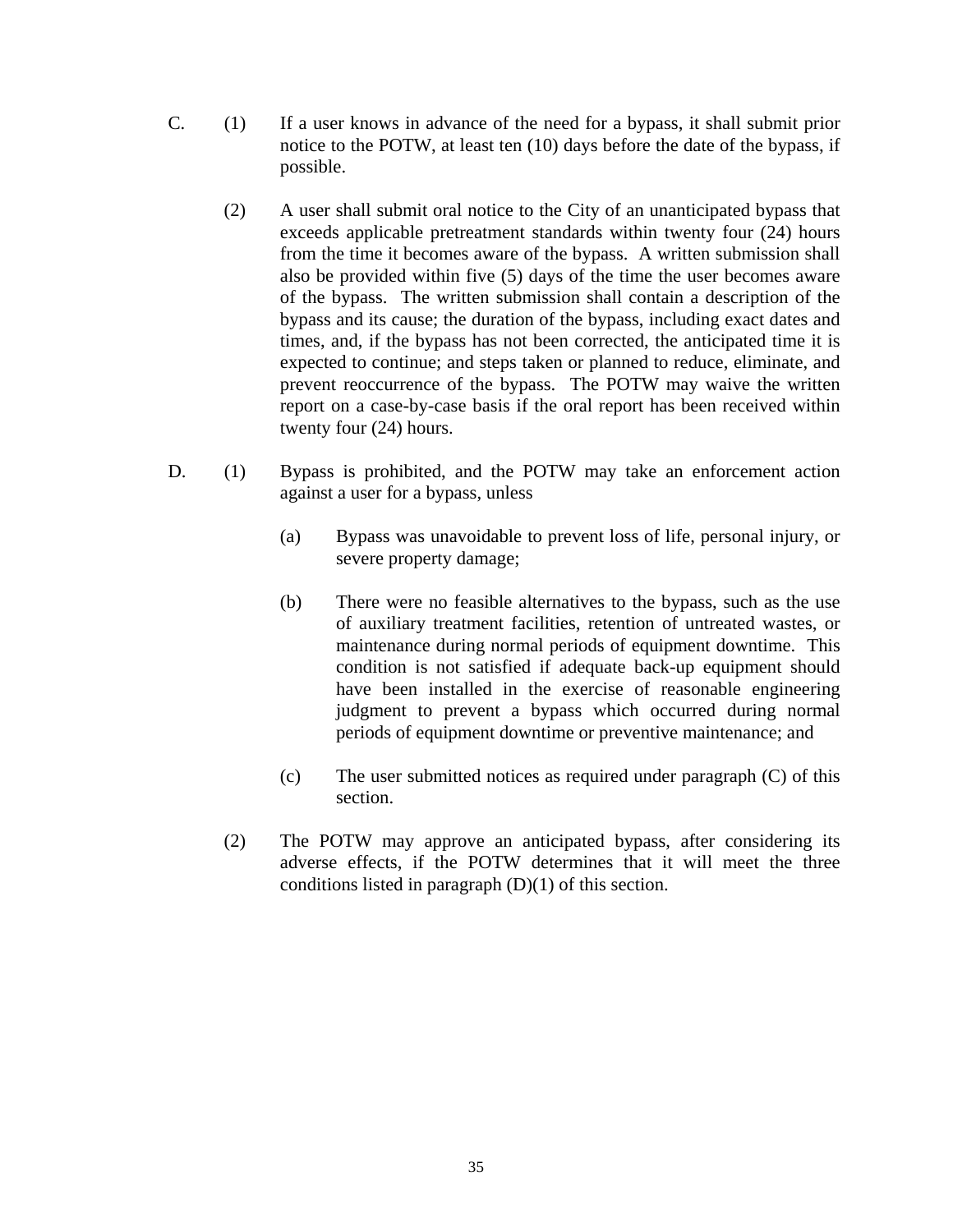# <span id="page-39-0"></span>**SECTION 10 - MISCELLANEOUS PROVISIONS**

#### *10.1 Pretreatment Charges and Fees*

The Director may adopt reasonable fees for reimbursement of costs of setting up and operating the City's FOG Control Program.

These fees relate solely to the matters covered by this ordinance and are separate from all other rates or charges for sewer service, provided that the City shall collect said charges in the same manner as other sewer utility rates are collected, including but not limited to the sewer lien procedures provided under 35.67 RCW.

Fees may include:

- A. Fees for wastewater discharge permits, including the cost of processing the permit applications, public noticing, issuing and administering the permit, and reviewing monitoring reports submitted by users;
- B. Fees for modifying or transferring permits.
- C. Fees for monitoring, inspection, surveillance and enforcement procedures including the cost of collection and analyzing a user's discharge;
- D. Fees for reviewing accidental discharge procedures and construction;
- E. Fees for preparing and executing enforcement action;
- F. Fees for filing appeals;
- G. Fees for High Strength Waste andnon-domestic flow; and
- H. Other fees as the City may deem necessary to carry out the requirements contained herein.
- I. Permit Fees Should the Director determine that adequate FOG control activities require issuance of control mechanism to FSEs and NFDs, the fees shall be as follows:

A 5 year Discharge Authorization shall be \$1000.

A 1 year Discharge Authorization shall be \$500.

Permit Transfer Fee \$500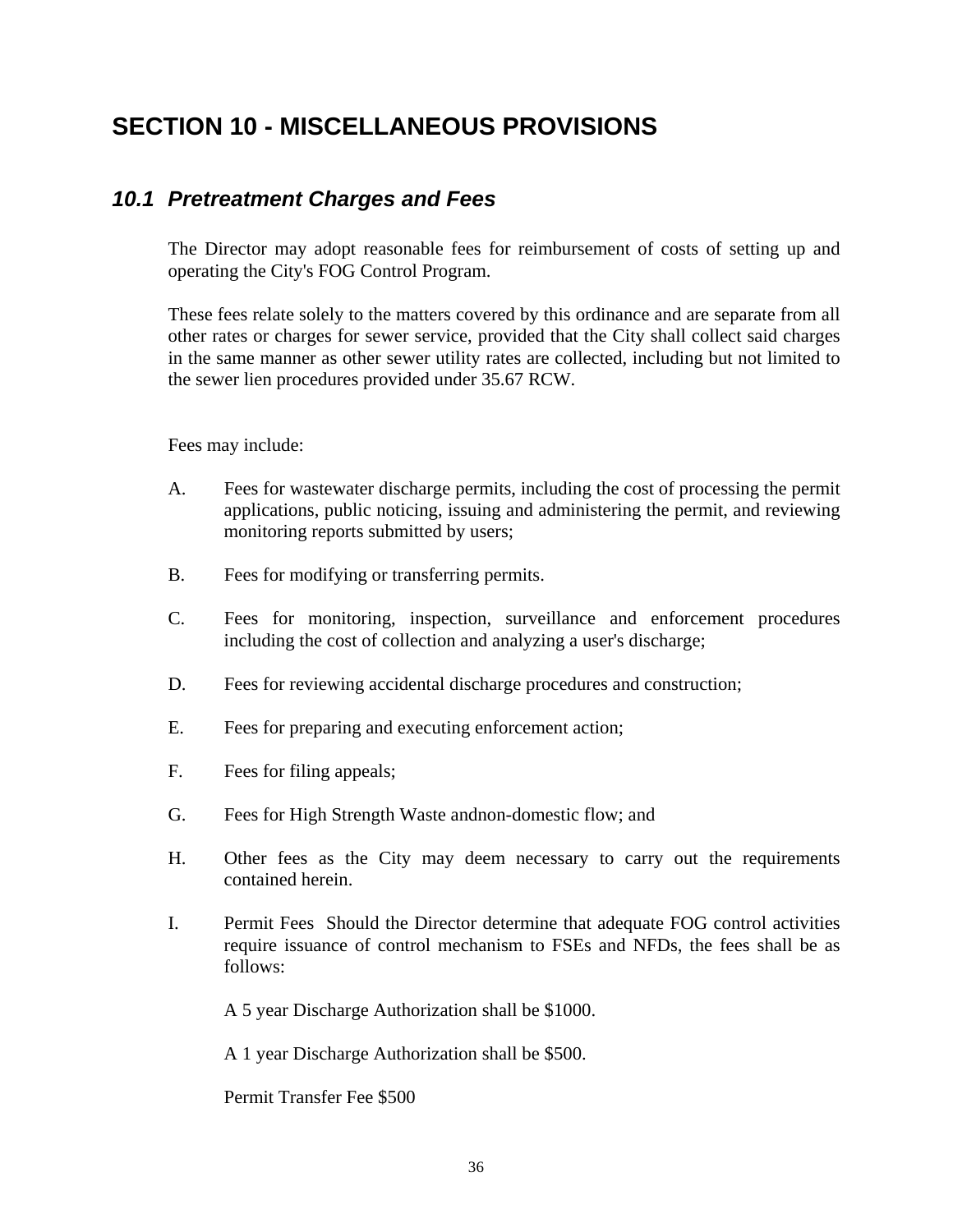<span id="page-40-0"></span> Permit Modification Fee \$500. Permit modification fees will only be charged in a case where changes in the user's operation require the modification, or when the user requests a modification.

J. Monitoring Fees

 Any user establishing a pattern of non compliance, or having a history of non compliance, or suspected of being in non compliance, may require additional monitoring visits as deemed appropriate by the Director. Any additional inspections, sampling, surveillance monitoring activities, and analysis performed which detect non compliance will be billed directly to the user.

K. Enforcement Actions

All expenses in preparing enforcement actions will be billed directly to the User.

L. Cost Recovery

 The City may recover any expenses incurred due to noncompliance by a user, including, but not limited to; costs of opening a plugged sewer, costs of repairing a damaged sewer, costs of determining the cause of a SSO or CSO, and costs of cleaning up and mitigating a SSO or CSO.

All fees or charges will be collected via direct billing. Unless the Director has been made aware of extenuating circumstances that would prevent prompt payment, all fees are payable within 30 days of the billing. Fees past due will be considered a violation of this ordinance. Users not paying fees within 60 days of the billing period will be subject to termination of service. The Director may change existing or adopt new fees.

#### *10.2 Severability*

 Should any section, subsection, paragraph, sentence, clause or phrase of this ordinance or its application to any person or situation be declared unconstitutional or invalid for any reason, such decision shall not affect the validity of the remaining portions of this ordinance or its application to any other person or situation. The City Council of the City of Everett hereby declares that it would have adopted this ordinance and each section, subsection, sentence, clause, phrase or portion thereof irrespective of the fact that any one or more sections, subsections, clauses, phrases or portions be declared invalid or unconstitutional.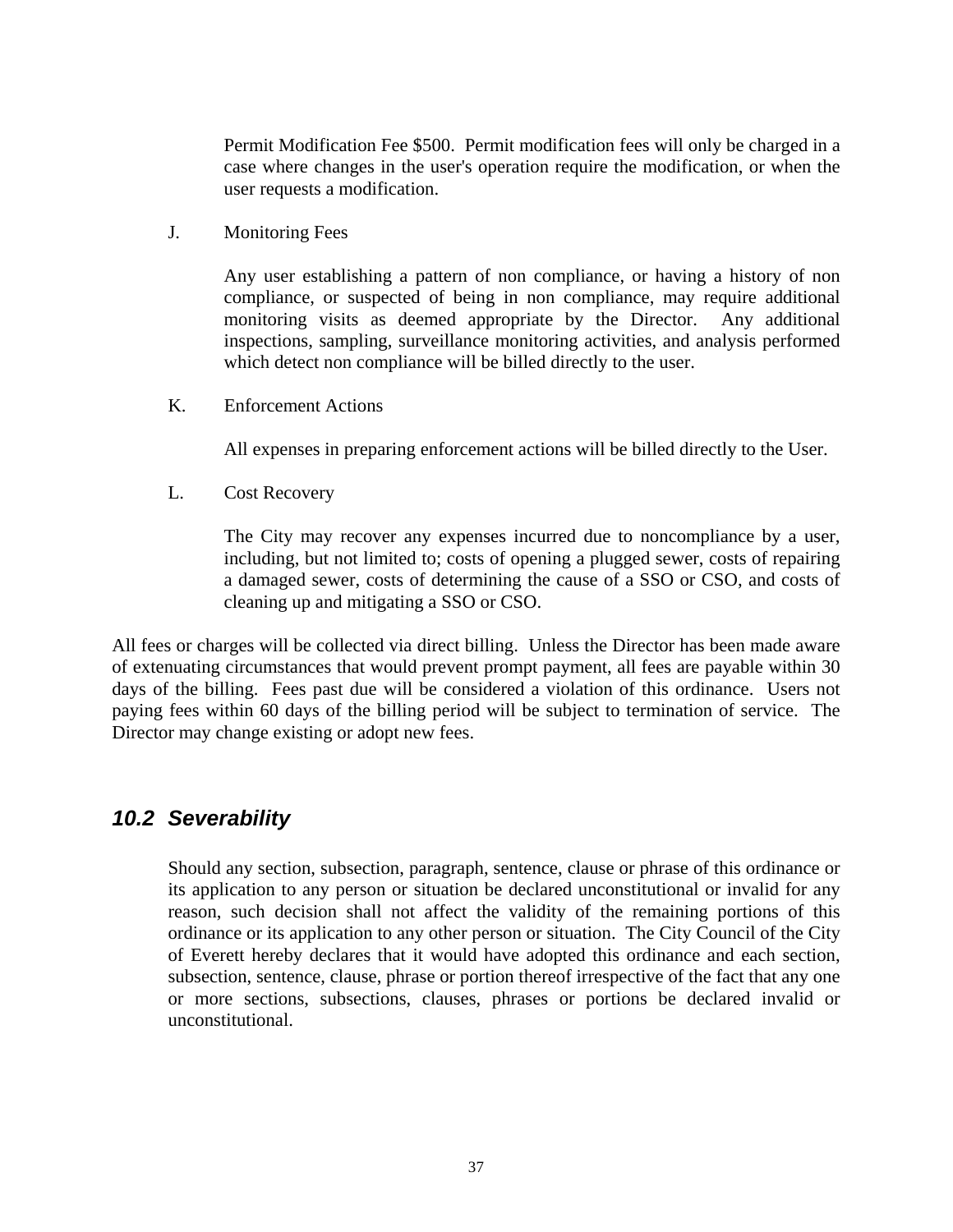#### <span id="page-41-0"></span>*10.3 Conflicts / Repeal*

 All other ordinances and parts of other ordinances inconsistent or conflicting with any part of this ordinance, are hereby repealed to the extent of the inconsistency or conflict. Specifically, Section 19 of Ordinance 1506-88 (EMC 14.08.250 - Pretreatment), and section 2.8 B. of Ordinance 2034-95 (EMC 14.40.120), as amended by Ordinance 2247-97, section 2 (EMC 14.40.120), are repealed. Permits issued under Ordinance 2034-95, as amended by Ordinance 2247-97, shall hereafter be subject to the provisions of this ordinance.

#### *10.4 Non-Liability*

It is expressly the purpose of this ordinance to provide for and promote the health, safety and welfare of the general public. It is not the intent of this ordinance to create or otherwise establish or designate any particular class or group of persons who will or should be especially protected or benefited by the terms or requirements of this ordinance.

It is the specific intent of this ordinance to place the obligation of complying with these regulations upon the applicant or Discharger and no provision nor any term used in this ordinance is intended to impose any duty whatsoever upon the City or any of its officers, employees or agents, except as provided under the Act or other related statutes of the United States or the State of Washington.

Nothing contained in this ordinance is intended to be nor shall be construed to create or form the basis for any tort liability on the part of the City or its officers, employees or agents, for any injury or damage resulting from the failure of an applicant or Discharger to comply with the provisions of this ordinance, or by reason or in consequence of any inspection, notice, order, certificate, permission or approval authorized or issued or done in connection with the implementation or enforcement of this ordinance, or inaction on the part of the City related in any manner to the implementation or the enforcement of this ordinance by its officers, employees or agents.

#### *10.5 Savings.*

The enactments of this ordinance shall not affect any case, proceeding, appeal or other matter currently pending in any court or in any way modify any right or liability, civil or criminal, which may be in existence on the effective date of this ordinance.